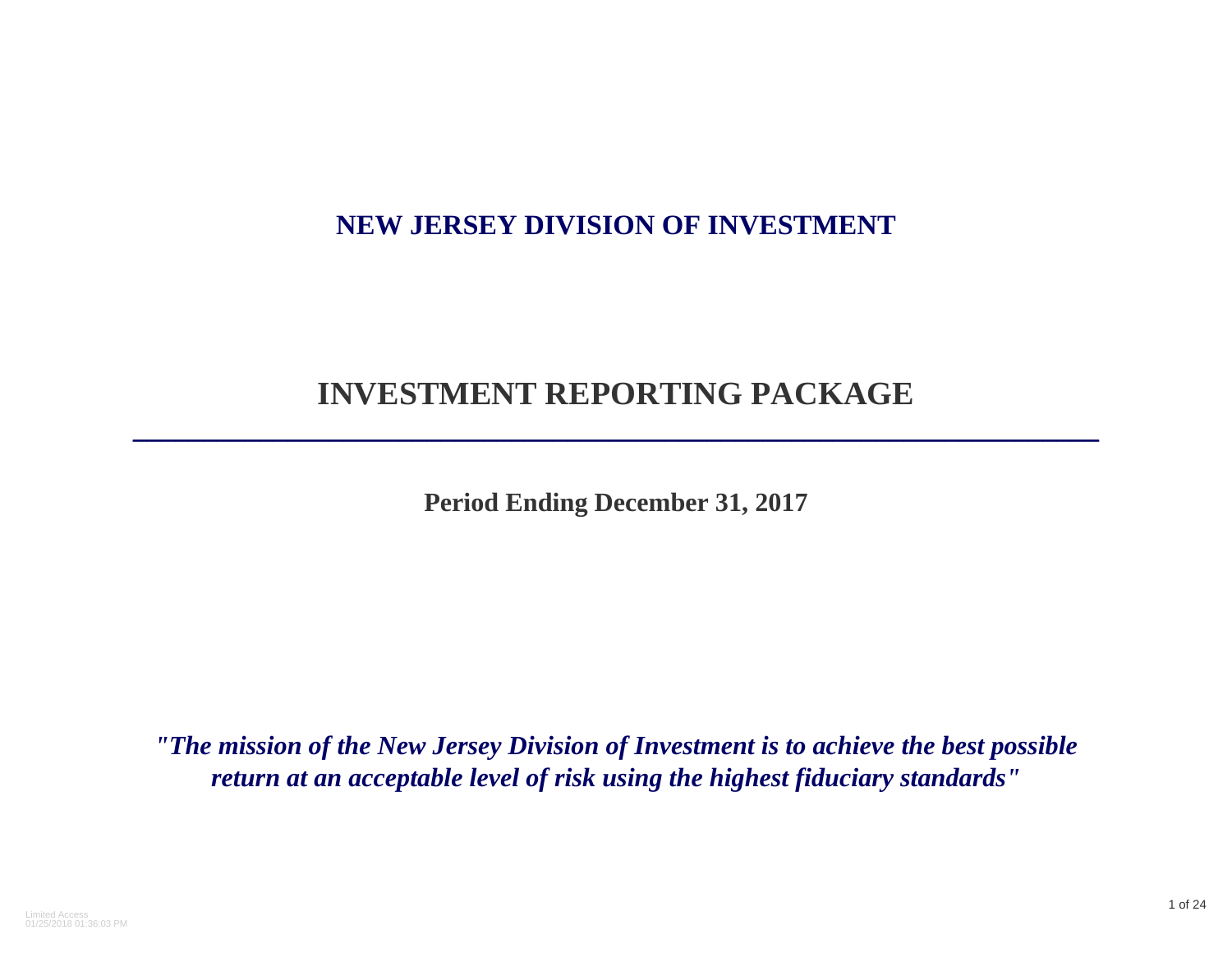#### **NJ Division of Investment Actual Allocation vs Target Allocation As of December 31, 2017**

|                                                        | <b>Actual</b><br><b>Allocation %</b> | Target % | Difference % | <b>Allocation (in millions \$)</b> |
|--------------------------------------------------------|--------------------------------------|----------|--------------|------------------------------------|
| <b>Total Risk Mitigation</b>                           | 4.79                                 | 5.00     | $-0.21$      | 3,712.76                           |
| Total Cash and Short Term <sup>1</sup>                 | 2.24                                 | 5.50     | $-3.26$      | 1,735.01                           |
| Governments                                            | 3.21                                 | 3.00     | 0.21         | 2,487.53                           |
| <b>Total Liquidity</b>                                 | 5.44                                 | 8.50     | $-3.06$      | 4,222.53                           |
| <b>Investment Grade Credit</b>                         | 9.12                                 | 10.00    | $-0.88$      | 7,076.14                           |
| Public High Yield                                      | 1.67                                 | 2.50     | $-0.83$      | 1,293.24                           |
| <b>Global Diversified Credit</b>                       | 5.05                                 | 5.00     | 0.05         | 3,917.06                           |
| Credit-Oriented Hedge Funds                            | 2.26                                 | 1.00     | 1.26         | 1,754.25                           |
| Debt-Related Private Equity                            | 0.96                                 | 2.00     | $-1.04$      | 742.03                             |
| Debt Related Real Estate                               | 0.49                                 | 1.00     | $-0.51$      | 383.28                             |
| <b>Total Income</b>                                    | 19.56                                | 21.50    | $-1.94$      | 15,166.00                          |
| <b>Real Return Private Real Assets and Commodities</b> | 2.98                                 | 2.50     | 0.48         | 2,312.88                           |
| <b>Equity Related Real Estate</b>                      | 5.51                                 | 6.25     | $-0.74$      | 4,276.56                           |
| <b>Total Real Return</b>                               | 8.50                                 | 8.75     | $-0.25$      | 6,589.44                           |
| <b>US Equity</b>                                       | 29.62                                | 30.00    | $-0.38$      | 22,969.47                          |
| Non-US Equity Developed Markets Equity                 | 12.44                                | 11.50    | 0.94         | 9,644.14                           |
| <b>Emerging Markets Equity</b>                         | 7.28                                 | 6.50     | 0.78         | 5,648.34                           |
| <b>Buyouts-Venture Capital</b>                         | 8.92                                 | 8.25     | 0.67         | 6,914.89                           |
| <b>Equity Oriented Hedge Funds</b>                     | 1.13                                 | 0.00     | 1.13         | 872.68                             |
| <b>Total Global Growth</b>                             | 59.38                                | 56.25    | 3.13         | 46,049.52                          |
| Opportunistic Investments                              | 0.47                                 |          |              | 364.84                             |
| Police & Fire Mortgage Program <sup>2</sup>            | 1.50                                 |          |              | 1,163.59                           |
| Other Cash and Receivable                              | 0.37                                 |          |              | 285.20                             |
| <b>Total Pension Fund</b>                              | 100.00                               | 100.00   | 0.00         | 77,553.88                          |





nuudoo<br>1018 01 36 03 PM

01/25/2018 01:36:03 PM<br>1 The cash aggregate comprises the two common pension fund cash accounts, in addition to the seven plan cash accounts.<br>2 For financial reporting Police and Fire Mortgage Program is considered a recei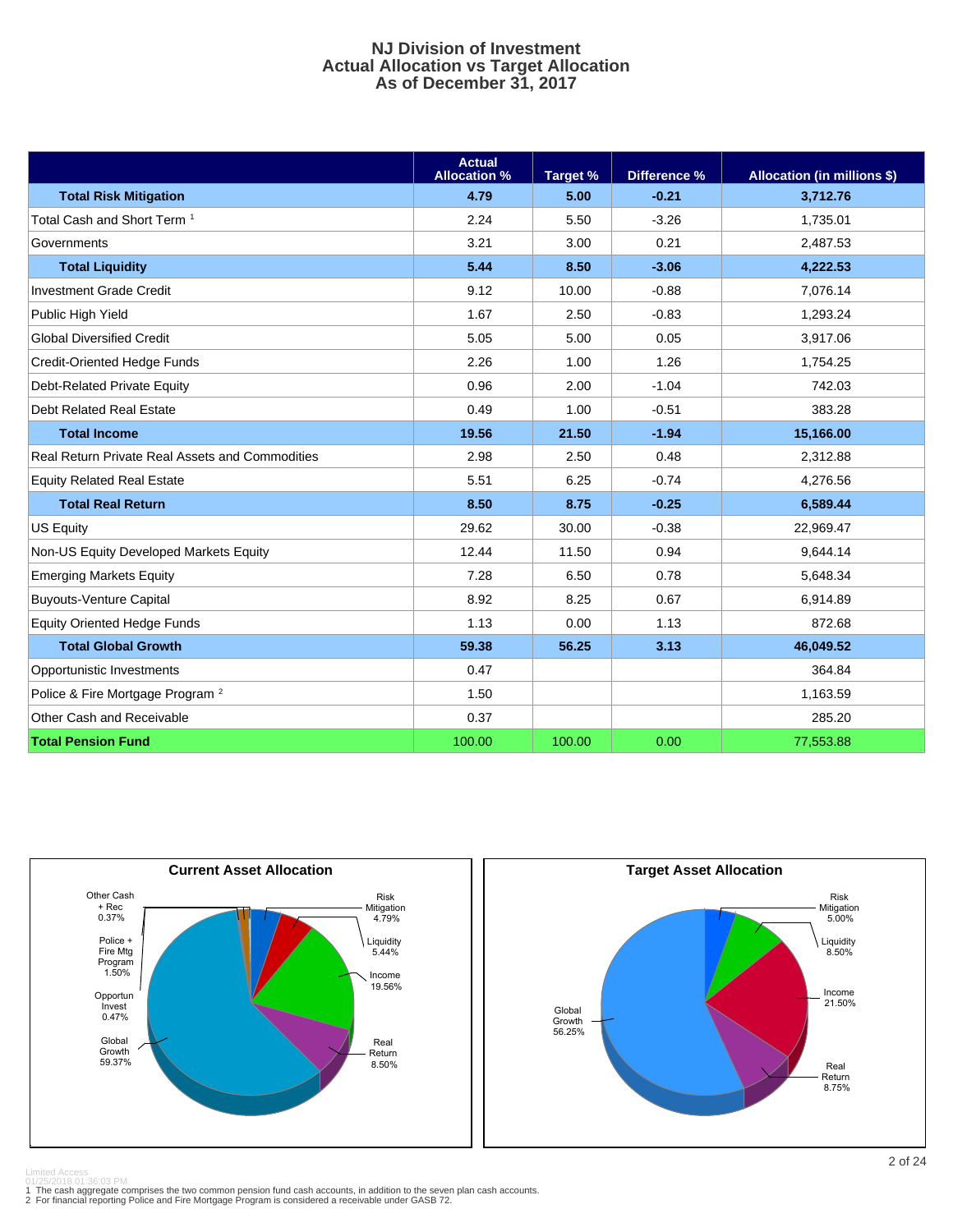#### **NJ Division of Investment Performance vs Policy Benchmark Periods Ending December 31, 2017 Total Pension Fund Returns are Net of All Fees**



|                           | 1 Month        | <b>YTD</b> | <b>FYTD</b> | Year         | 3 Year       | 5 Year | 10 Year | 20 year | 25 year |
|---------------------------|----------------|------------|-------------|--------------|--------------|--------|---------|---------|---------|
| Total Pension Fund        | $\overline{a}$ | 14.96      | 6.60        | 4.96         | 7.38         | 8.74   | 5.95    | 6.76    | 8.08    |
| <b>NJDOI Policy Index</b> | 1.42           | 15.25      | 721<br>. ن  | 1000<br>D.ZC | 7.4c<br>7.4C | 8.39   | 5.41    |         |         |

1 Returns Exclude Police & Fire Mortgage Program 2 Benchmark return not available for 20 and 25-year period.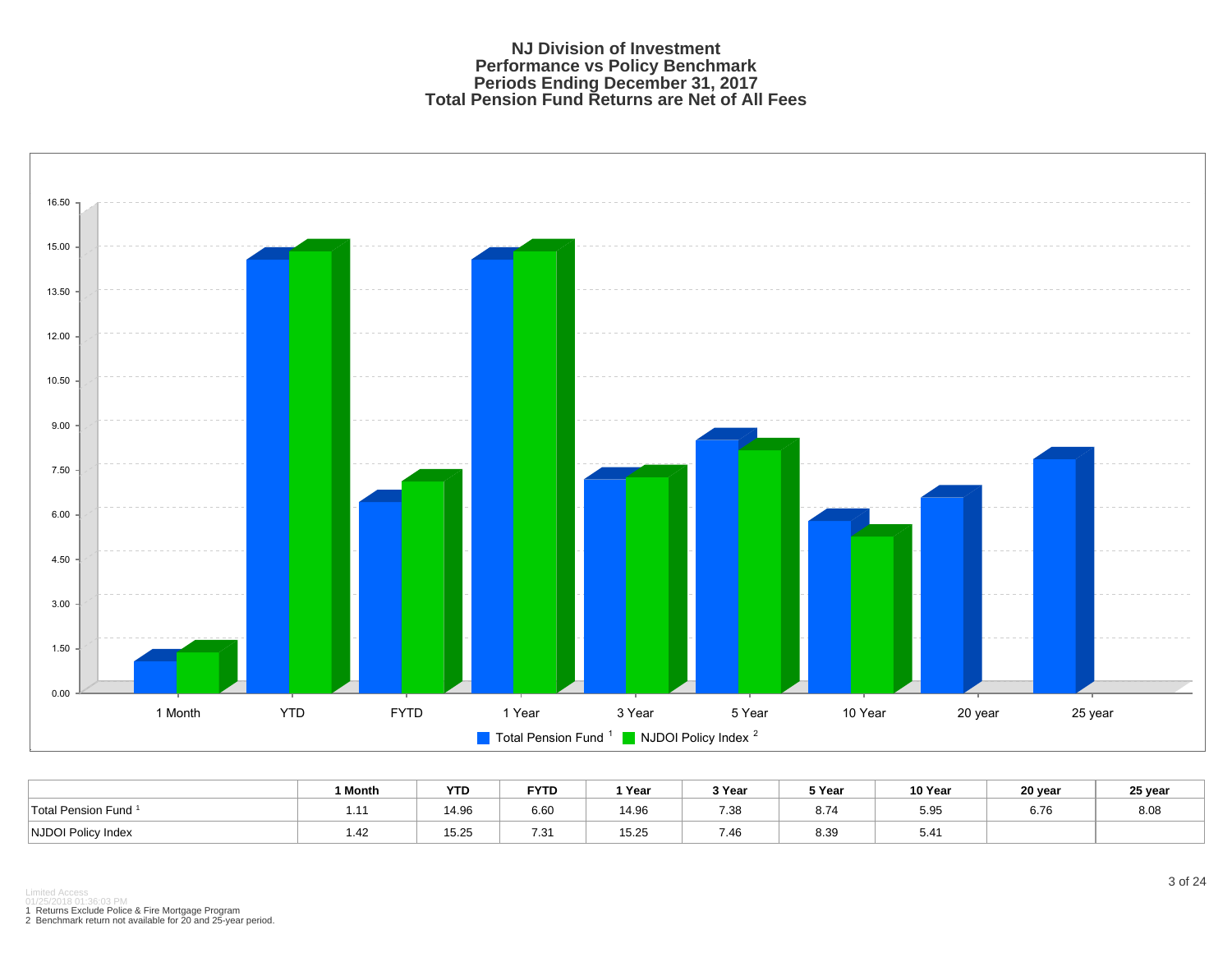#### **NJ Division of Investment Pension Fund Asset Class Returns vs Benchmarks Periods Ending December 31, 2017 Returns are Net of All Fees**

|                                                 |         |            |             | <b>Annualized</b> |         |         |  |
|-------------------------------------------------|---------|------------|-------------|-------------------|---------|---------|--|
|                                                 | 1 Month | <b>YTD</b> | <b>FYTD</b> | 1 Year            | 3 Year  | 5 Year  |  |
| <b>Risk Mitigation</b>                          | $-0.49$ | 2.25       | 1.70        | 2.25              | 1.36    | 2.65    |  |
| T-Bill + 300 BP                                 | 0.36    | 3.91       | 2.07        | 3.91              | 3.46    | 3.31    |  |
| Total Short Term and Cash <sup>1</sup>          | 0.16    | 1.32       | 0.77        | 1.32              | 1.12    | 1.20    |  |
| 91 DAY TREASURY BILL (DAILY)                    | 0.11    | 0.86       | 0.55        | 0.86              | 0.41    | 0.27    |  |
| Governments                                     | 0.32    | 2.74       | 0.55        | 2.74              | 1.05    | $-0.94$ |  |
| <b>Custom Government Benchmark</b>              | 0.31    | 2.31       | 0.43        | 2.31              | 1.27    | 0.24    |  |
| <b>Total Liquidity</b>                          | 0.25    | 1.72       | 0.65        | 1.72              | 0.97    | $-0.16$ |  |
| <b>Liquidity Benchmark</b>                      | 0.18    | 1.38       | 0.51        | 1.38              | 0.77    | 0.06    |  |
| <b>Investment Grade Credit</b>                  | 0.35    | 3.99       | 1.27        | 3.99              | 2.95    | 2.68    |  |
| <b>Custom Investment Grade Credit Benchmark</b> | 0.72    | 5.18       | 2.03        | 5.18              | 3.22    | 2.40    |  |
| Public High Yield                               | 0.43    | 8.04       | 2.98        | 8.04              | 6.63    | 6.01    |  |
| <b>BBG BARC Corp HY (Dly)</b>                   | 0.30    | 7.50       | 2.45        | 7.50              | 6.35    | 5.78    |  |
| <b>Global Diversified Credit</b>                | 0.20    | 11.63      | 3.12        | 11.63             | 8.51    | 11.01   |  |
| <b>BBG BARC Corp HY (Dly)</b>                   | 0.30    | 7.50       | 2.45        | 7.50              | 6.35    | 5.78    |  |
| <b>Credit-Oriented Hedge Funds</b>              | 0.76    | 5.96       | 1.83        | 5.96              | 4.25    | 6.66    |  |
| 50 HFRI DR 50 HFRI CA (1M Lag)                  | 0.39    | 7.65       | 2.42        | 7.65              | 3.41    | 5.06    |  |
| Debt-Related Private Equity                     | 1.99    | 9.71       | 3.98        | 9.71              | 8.12    | 11.12   |  |
| BarCap Corp HY (1 Qtr lag) + 300 bps            | 1.15    | 12.17      | 5.77        | 12.17             | 9.05    | 9.58    |  |
| <b>Debt Related Real Estate</b>                 | $-1.49$ | 9.62       | 2.45        | 9.62              | 4.76    |         |  |
| Barclays CMBS 2.0 Baa + 100 (Qtr lag)           | $-0.86$ | 6.68       | 5.05        | 6.68              | 5.65    |         |  |
| <b>Total Income</b>                             | 0.40    | 6.86       | 2.09        | 6.86              | 4.99    | 5.22    |  |
| Income Benchmark                                | 0.52    | 6.95       | 2.70        | 6.95              | 4.57    | 3.88    |  |
| Real Return Private Real Assets and Commodities | 1.35    | 3.44       | 1.45        | 3.44              | 0.40    |         |  |
| CA Energy Upst & Royalties & PE Lagged Daily    | 1.72    | 11.72      | 1.31        | 11.72             | $-5.38$ |         |  |
| <b>Equity Related Real Estate</b>               | 0.43    | 13.19      | 4.49        | 13.19             | 12.29   | 13.58   |  |
| Real Estate Index <sup>2</sup>                  | 1.64    | 6.70       | 3.14        | 6.70              | 9.84    | 10.77   |  |
| <b>Total Real Return</b>                        | 0.75    | 9.78       | 3.42        | 9.78              | 8.06    | 8.22    |  |
| <b>Real Return Benchmark</b>                    | 1.66    | 8.15       | 2.62        | 8.15              | 4.83    | 6.61    |  |

1 The cash aggregate comprises the two common pension fund cash accounts, in addition to the seven plan cash accounts.<br>2 Cambridge Associates & NCREIF (NPI) Benchmarks are only reported on a quarterly basis, non quarter-en

Limited Access 01/25/2018 01:36:03 PM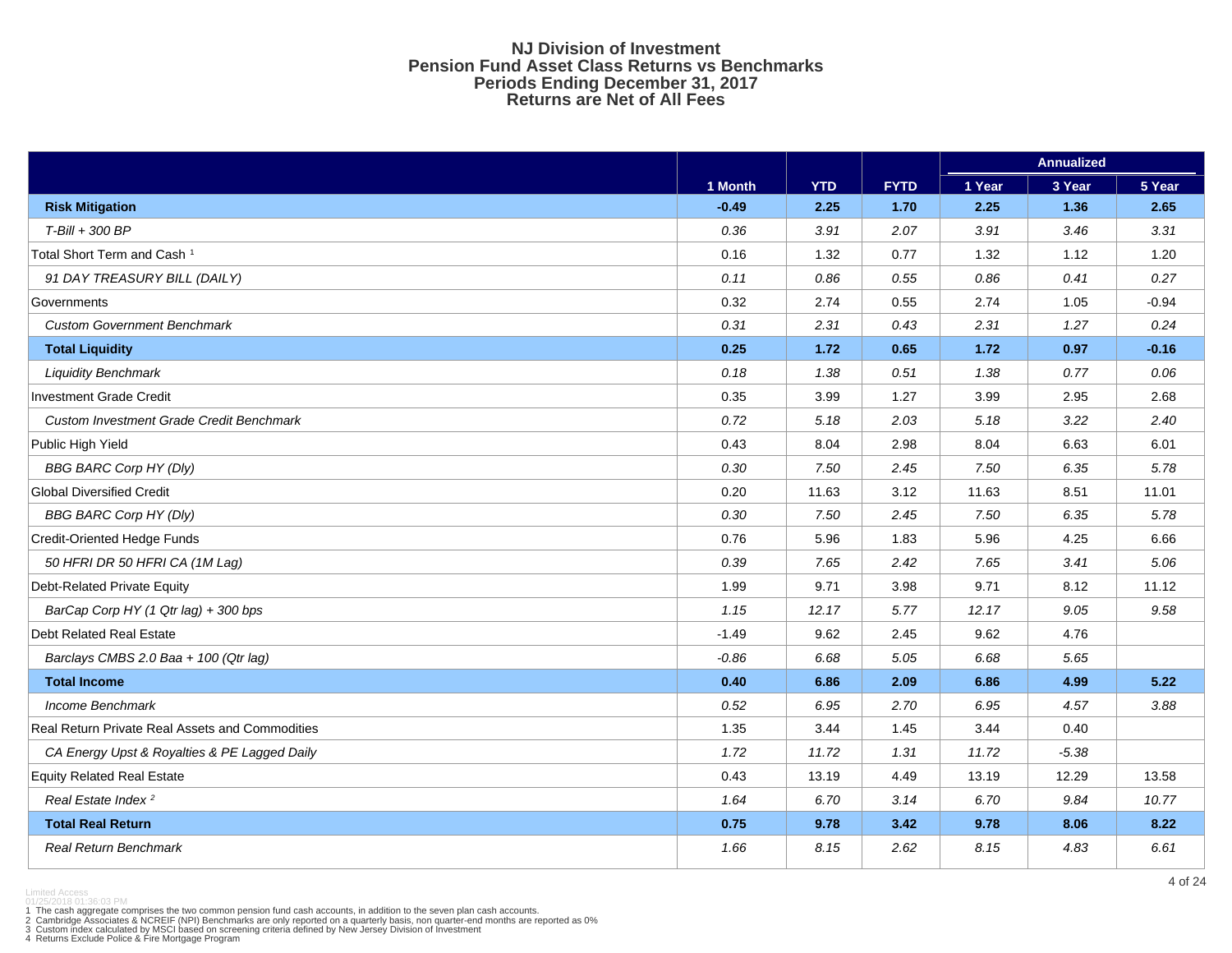#### **NJ Division of Investment Pension Fund Asset Class Returns vs Benchmarks Periods Ending December 31, 2017 Returns are Net of All Fees**

|                                                               |         |            |             | <b>Annualized</b> |        |        |  |  |  |
|---------------------------------------------------------------|---------|------------|-------------|-------------------|--------|--------|--|--|--|
|                                                               | 1 Month | <b>YTD</b> | <b>FYTD</b> | 1 Year            | 3 Year | 5 Year |  |  |  |
| US Equity                                                     | 1.27    | 21.00      | 10.80       | 21.00             | 10.36  | 15.07  |  |  |  |
| S&P 1500 SUPER COMPOSITE (DAILY)                              | 1.00    | 21.13      | 11.26       | 21.13             | 11.41  | 15.74  |  |  |  |
| Non-US Equity Developed Markets Equity                        | 1.90    | 25.42      | 10.37       | 25.42             | 7.53   | 7.94   |  |  |  |
| Custom International Developed Markets Benchmark <sup>3</sup> | 1.83    | 24.35      | 10.04       | 24.35             | 7.35   | 7.59   |  |  |  |
| <b>Emerging Markets Equity</b>                                | 3.63    | 35.38      | 14.80       | 35.38             | 8.19   | 3.37   |  |  |  |
| Custom International Emerging Markets Benchmark 3             | 3.59    | 37.94      | 15.98       | 37.94             | 9.27   | 4.63   |  |  |  |
| <b>Equity Oriented Hedge Funds</b>                            | 1.14    | 10.60      | 1.13        | 10.60             | 3.21   | 6.83   |  |  |  |
| 50 HFRI EH 50 HFRI ED ACTIVIST (1M Lag)                       | 0.10    | 9.82       | 3.94        | 9.82              | 5.68   | 7.27   |  |  |  |
| <b>Buyouts-Venture Capital</b>                                | 0.87    | 12.32      | 3.38        | 12.32             | 12.52  | 15.55  |  |  |  |
| Custom Cambridge Blend <sup>2</sup>                           | 4.69    | 18.60      | 10.84       | 18.60             | 10.47  | 13.32  |  |  |  |
| <b>Total Global Growth</b>                                    | 1.62    | 21.63      | 9.74        | 21.63             | 9.58   | 11.79  |  |  |  |
| <b>Global Growth Benchmark</b>                                | 2.01    | 23.15      | 11.43       | 23.15             | 10.18  | 11.89  |  |  |  |
| Opportunistic Investments                                     | 0.34    | 15.84      | 3.53        | 15.84             | 8.94   |        |  |  |  |
| <b>Total Pension Fund 4</b>                                   | 1.11    | 14.96      | 6.60        | 14.96             | 7.38   | 8.74   |  |  |  |
| <b>NJDOI Policy Index</b>                                     | 1.42    | 15.25      | 7.31        | 15.25             | 7.46   | 8.39   |  |  |  |

1 The cash aggregate comprises the two common pension fund cash accounts, in addition to the seven plan cash accounts.<br>2 Cambridge Associates & NCREIF (NPI) Benchmarks are only reported on a quarterly basis, non quarter-en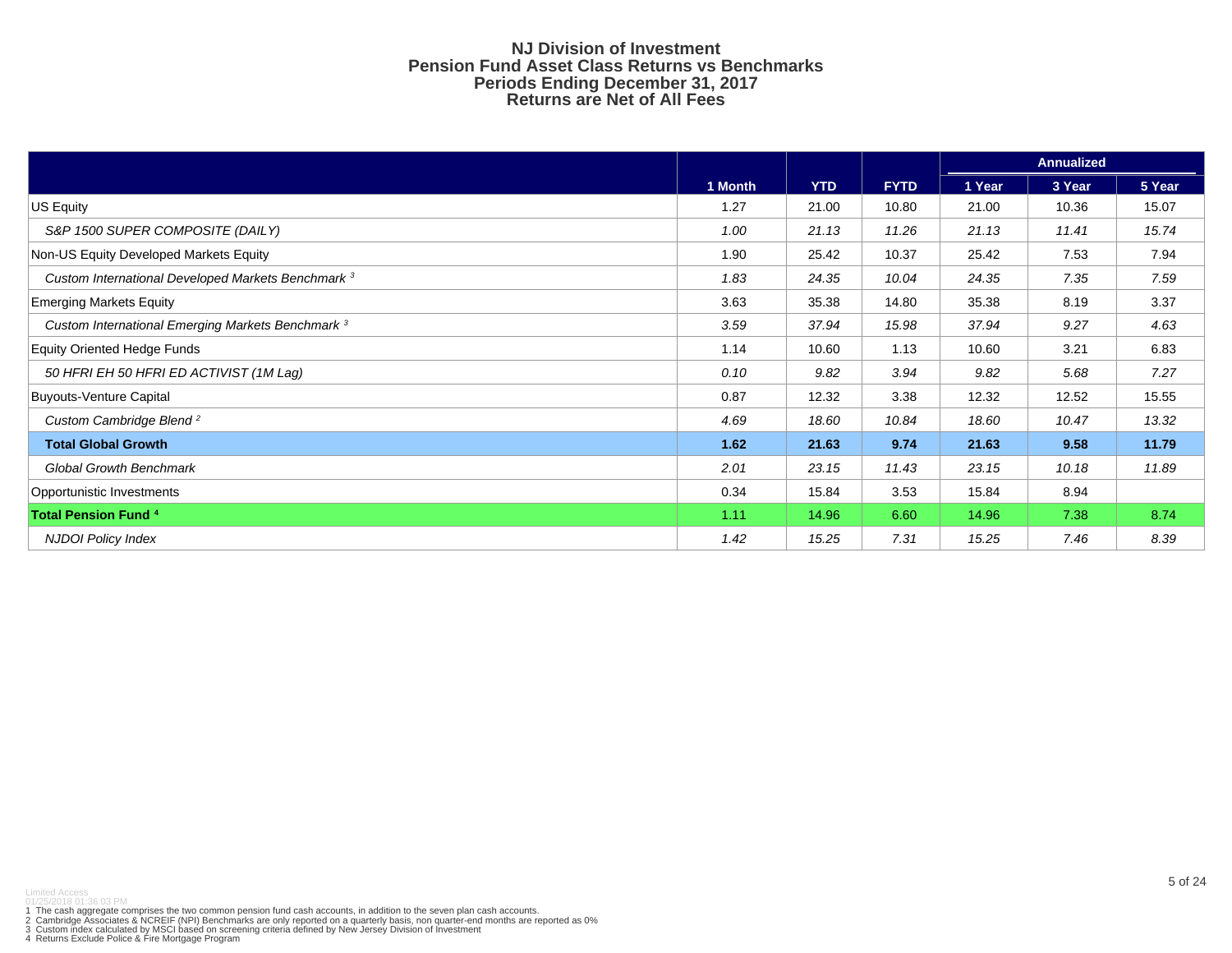#### **NJ Division of Investment Pension Asset Class Returns vs Benchmarks Periods Ending December 31, 2017 Returns are Net of All Fees**

|                                                                        | 1 Month | <b>YTD</b> | <b>FYTD</b> | 1 Year | 3 Year         | 5 Year  | 10 Year |
|------------------------------------------------------------------------|---------|------------|-------------|--------|----------------|---------|---------|
| <b>Domestic Equity w Hedges Composite</b>                              | 1.27    | 20.87      | 10.75       | 20.87  | 10.33          | 14.88   | 8.89    |
| S&P 1500 SUPER COMPOSITE (DAILY)                                       | 1.00    | 21.13      | 11.26       | 21.13  | 11.41          | 15.74   | 8.69    |
| Equity Only (Ex Cash)                                                  | 1.27    | 21.00      | 10.80       | 21.00  | 10.36          | 15.07   | 9.07    |
| Equity Only - Diversified Fund                                         | 1.27    | 21.40      | 11.45       | 21.40  | 11.07          | 15.17   |         |
| Equity Only - Concentrated Fund                                        | 1.28    | 20.87      | 10.40       | 20.87  | 9.92           | 15.29   |         |
| Domestic Fixed Income with Cash, Hedges, Miscellaneous                 | 0.31    | 5.98       | $1.77$      | 5.98   | 4.33           | 3.65    | 6.81    |
| Fix Income w Hedges Blended Benchmark                                  | 0.50    | 5.64       | 1.95        | 5.64   | 4.01           | 3.04    | 6.00    |
| <b>Investment Grade</b>                                                | 0.35    | 3.70       | 1.10        | 3.70   | 2.47           | 1.88    | 5.76    |
| <b>Investment Grade Blended Benchmark</b>                              | 0.62    | 4.47       | 1.64        | 4.47   | 2.71           | 1.83    | 6.00    |
| <b>High Yield</b>                                                      | 0.26    | 10.54      | 3.09        | 10.54  | 7.97           | 8.86    |         |
| <b>BBG BARC Corp HY (Dly)</b>                                          | 0.30    | 7.50       | 2.45        | 7.50   | 6.35           | 5.78    |         |
| International Equity with Cash, Hedges, Miscellaneous                  | 2.53    | 28.31      | 11.86       | 28.31  | 7.65           | 6.26    | 1.52    |
| <b>Custom International Equity Benchmark</b>                           | 2.47    | 29.19      | 12.19       | 29.19  | 8.17           | 6.60    |         |
| Developed Markets Equity                                               | 1.90    | 25.42      | 10.37       | 25.42  | 7.53           | 7.94    |         |
| Custom International Developed Markets Benchmark <sup>1</sup>          | 1.83    | 24.35      | 10.04       | 24.35  | 7.35           | 7.59    |         |
| <b>Emerging Markets Equity</b>                                         | 3.63    | 35.38      | 14.80       | 35.38  | 8.19           | 3.37    |         |
| Custom International Emerging Markets Benchmark Benchmark <sup>1</sup> | 3.59    | 37.94      | 15.98       | 37.94  | 9.27           | 4.63    |         |
| <b>Hedge Funds</b>                                                     | 0.11    | 6.05       | 2.71        | 6.05   | 2.70           | 5.58    | 3.03    |
| <b>FUND OF FUND LAG</b>                                                | $-0.05$ | 7.73       | 3.43        | 7.73   | 2.42           | 4.06    | 1.03    |
| <b>Private Equity</b>                                                  | 0.96    | 12.01      | 3.40        | 12.01  | 12.02          | 14.82   | 8.45    |
| Custom Cambridge Blend <sup>2</sup>                                    | 4.69    | 18.60      | 10.84       | 18.60  | 10.47          | 13.32   | 9.61    |
| <b>Real Estate</b>                                                     | 0.26    | 12.13      | 4.13        | 12.13  | 10.57          | 11.87   | 2.64    |
| Real Estate Index <sup>2</sup>                                         | 1.64    | 6.70       | 3.14        | 6.70   | 9.84           | 10.77   | 6.36    |
| <b>Real Assets/Commodities</b>                                         | 1.40    | 4.16       | 1.85        | 4.16   | $ 0.03\rangle$ | $-0.98$ |         |
| <b>Bloomberg Commodity Index Total Return</b>                          | 2.99    | 1.70       | 7.35        | 1.70   | $-5.03$        | $-8.45$ |         |
| Plan Cash                                                              | 0.17    | 1.49       | 0.86        | 1.49   | 1.46           | 1.06    | 0.91    |
| CITIGROUP 3 MONTH T-BILL                                               | 0.10    | 0.84       | 0.54        | 0.84   | 0.38           | 0.24    | 0.35    |
| Total Pension Fund 3                                                   | 1.11    | 14.96      | 6.60        | 14.96  | 7.38           | 8.74    | 5.95    |
| <b>NJDOI Policy Index</b>                                              | 1.42    | 15.25      | 7.31        | 15.25  | 7.46           | 8.39    | 5.41    |

Limited Access<br>1 Custom index calculated by MSCI based on screening criteria defined by New Jersey Division of Investment<br>2 Cambridge Associates & NCREIF (NP!) Benchmarks are only reported on a quarterly basis, non quarte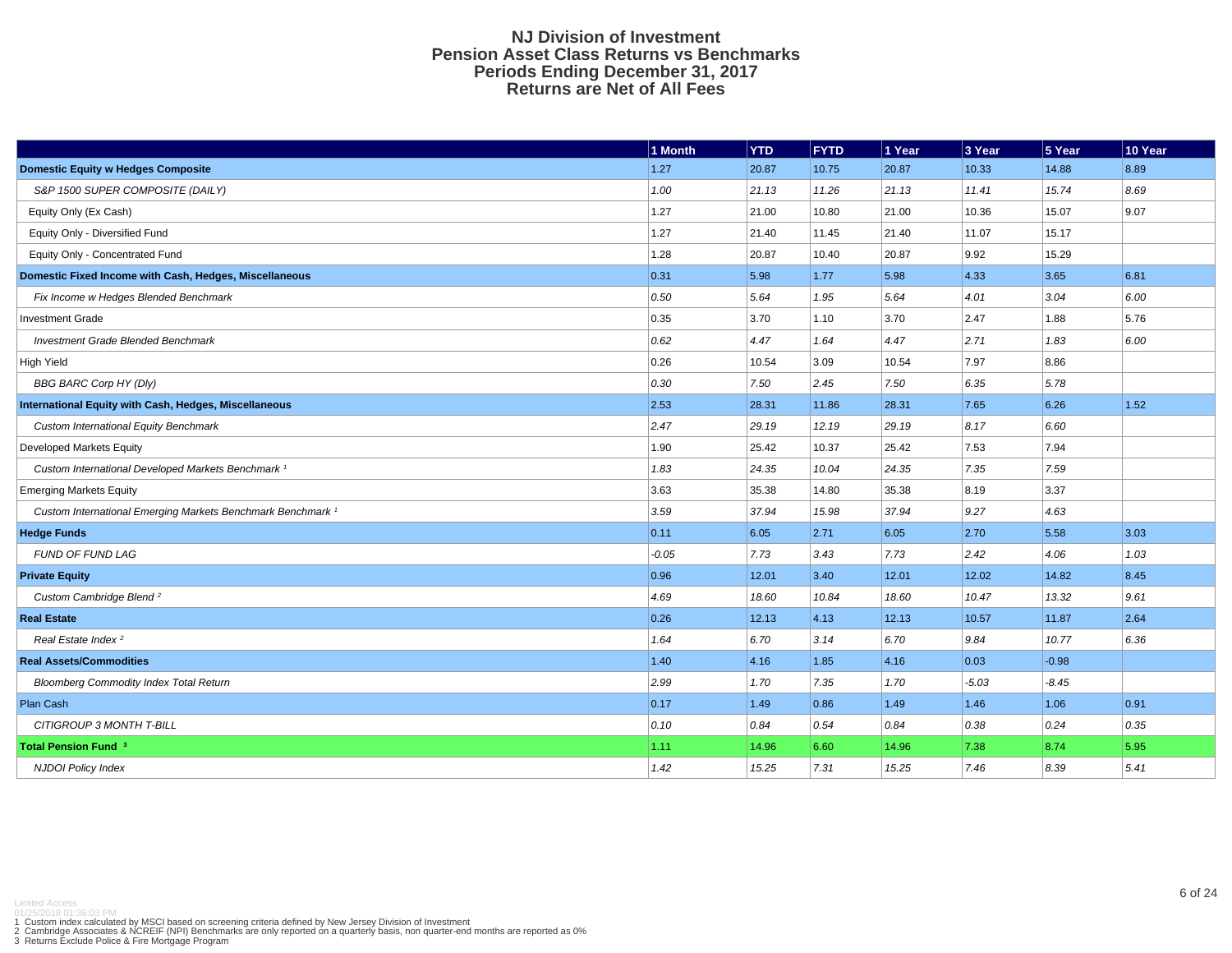#### **NJ Division of Investment Domestic Equity As of December 31, 2017**

## **Top Holdings**

| <b>Security Name</b>        | $%$ of<br><b>Portfolio</b> |
|-----------------------------|----------------------------|
| APPLE INC                   | 3.37                       |
| MICROSOFT CORP              | 3.30                       |
| ALPHABET INC CL C           | 2.87                       |
| AMAZON.COM INC              | 2.76                       |
| <b>FACEBOOK INC A</b>       | 2.07                       |
| JPMORGAN CHASE + CO         | 1.98                       |
| JOHNSON + JOHNSON           | 1.81                       |
| <b>BANK OF AMERICA CORP</b> | 1.62                       |
| EXXON MOBIL CORP            | 1.58                       |
| WELLS FARGO + CO            | 1.35                       |

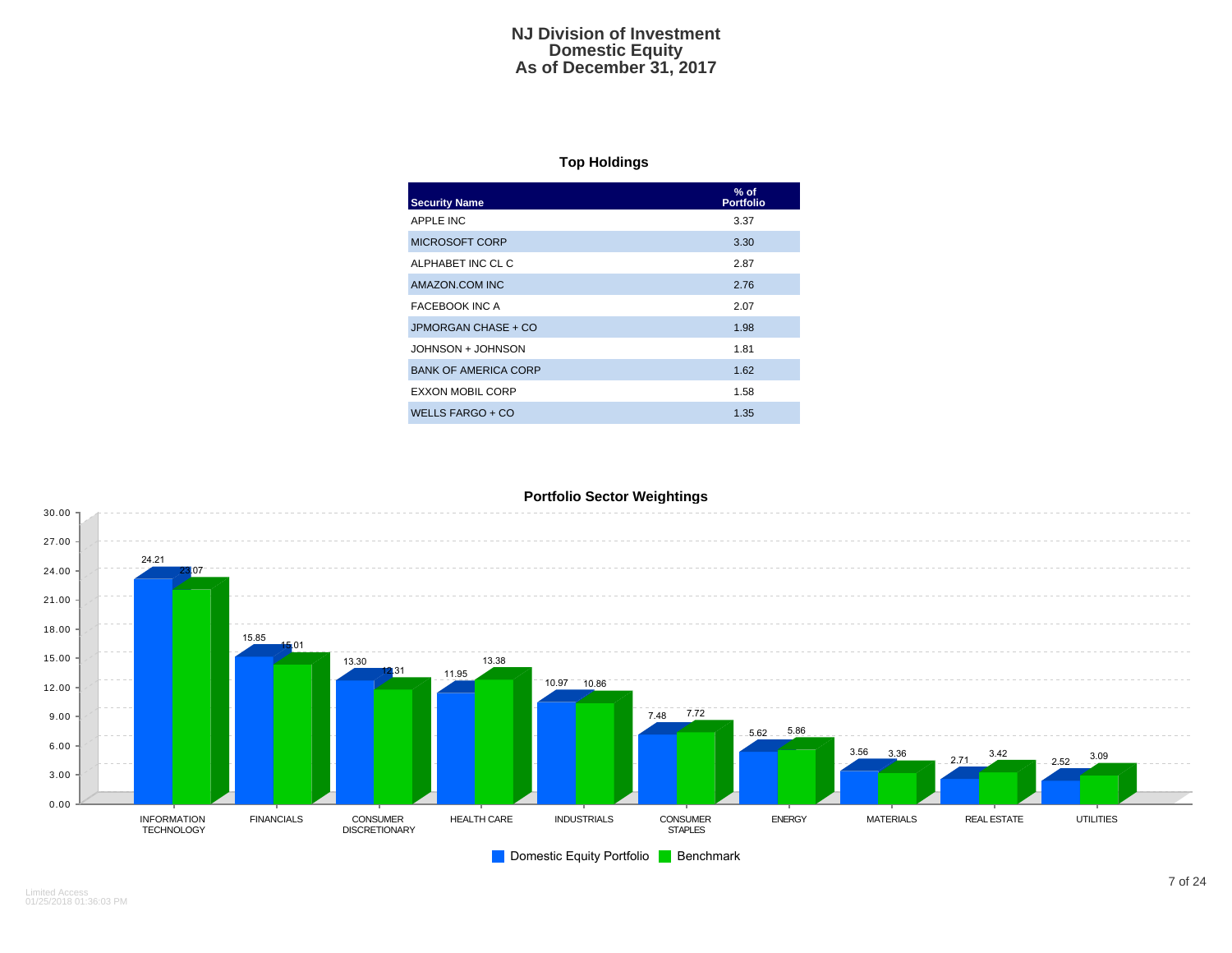#### **NJ Division of Investment International Equity As of December 31, 2017**

## **Top Holdings**

| <b>Security Name</b>           | $%$ of<br><b>Portfolio</b> |
|--------------------------------|----------------------------|
| ISHARES CORE MSCI EAFE ETF     | 2.01                       |
| <b>TENCENT HOLDINGS LTD</b>    | 1.67                       |
| ISHARES MSCI TAIWAN ETF        | 1.52                       |
| SAMSUNG ELECTRONICS CO LTD     | 1.42                       |
| ISHARES MSCI INDIA ETF         | 1.36                       |
| ISHARES CORE MSCI EUROPE ETF   | 1.32                       |
| TAIWAN SEMICONDUCTOR SP ADR    | 1.19                       |
| ALIBABA GROUP HOLDING SP ADR   | 0.97                       |
| NESTLE SA REG                  | 0.94                       |
| ISHARES CORE MSCI EMERGING MAR | 0.91                       |



Limited Access 01/25/2018 01:36:03 PM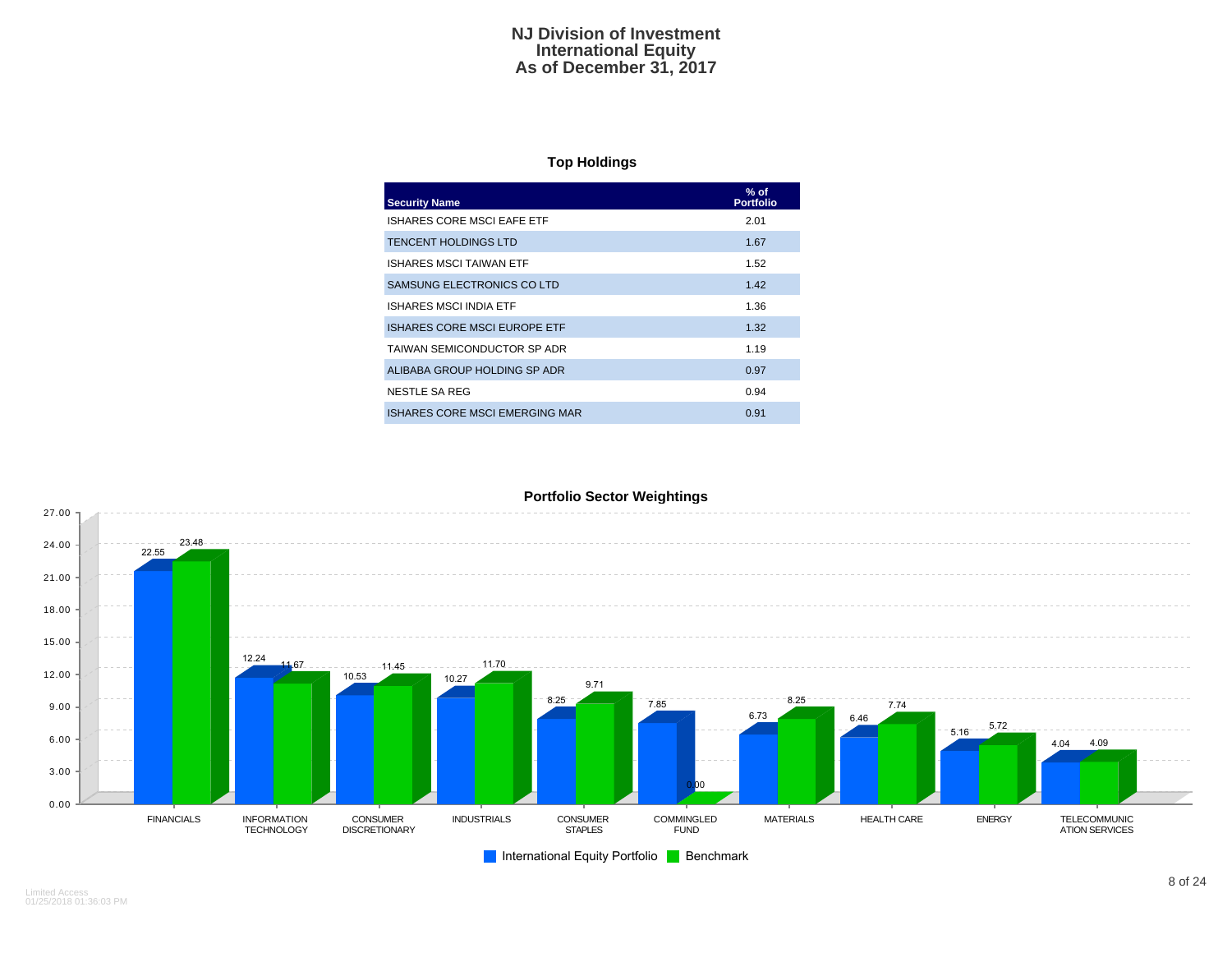#### **NJ Division of Investment Domestic Fixed Income Composite As of December 31, 2017**

# **Top Holdings**

| <b>Security Name</b> | Coupon | <b>Maturity Date</b> | $%$ of<br><b>Portfolio</b> |
|----------------------|--------|----------------------|----------------------------|
| US TREASURY N/B      | 2.00   | 05/31/2024           | 3.62                       |
| US TREASURY N/B      | 1.50   | 08/15/2026           | 1.94                       |
| US TREASURY N/B      | 1.87   | 05/31/2022           | 1.83                       |
| TSY INFL IX N/B      | 0.12   | 07/15/2024           | 1.42                       |
| US TREASURY N/B      | 2.12   | 06/30/2022           | 1.39                       |
| US TREASURY N/B      | 2.50   | 05/15/2046           | 1.32                       |
| US TREASURY N/B      | 1.62   | 05/15/2026           | 1.31                       |
| <b>INTEL CORP</b>    | 2.35   | 05/11/2022           | 1.24                       |
| US TREASURY N/B      | 2.00   | 11/15/2021           | 1.15                       |
| <b>HYDRO QUEBEC</b>  | 8.50   | 12/31/9999           | 0.94                       |

#### **High Grade Portfolio Sector Weights**

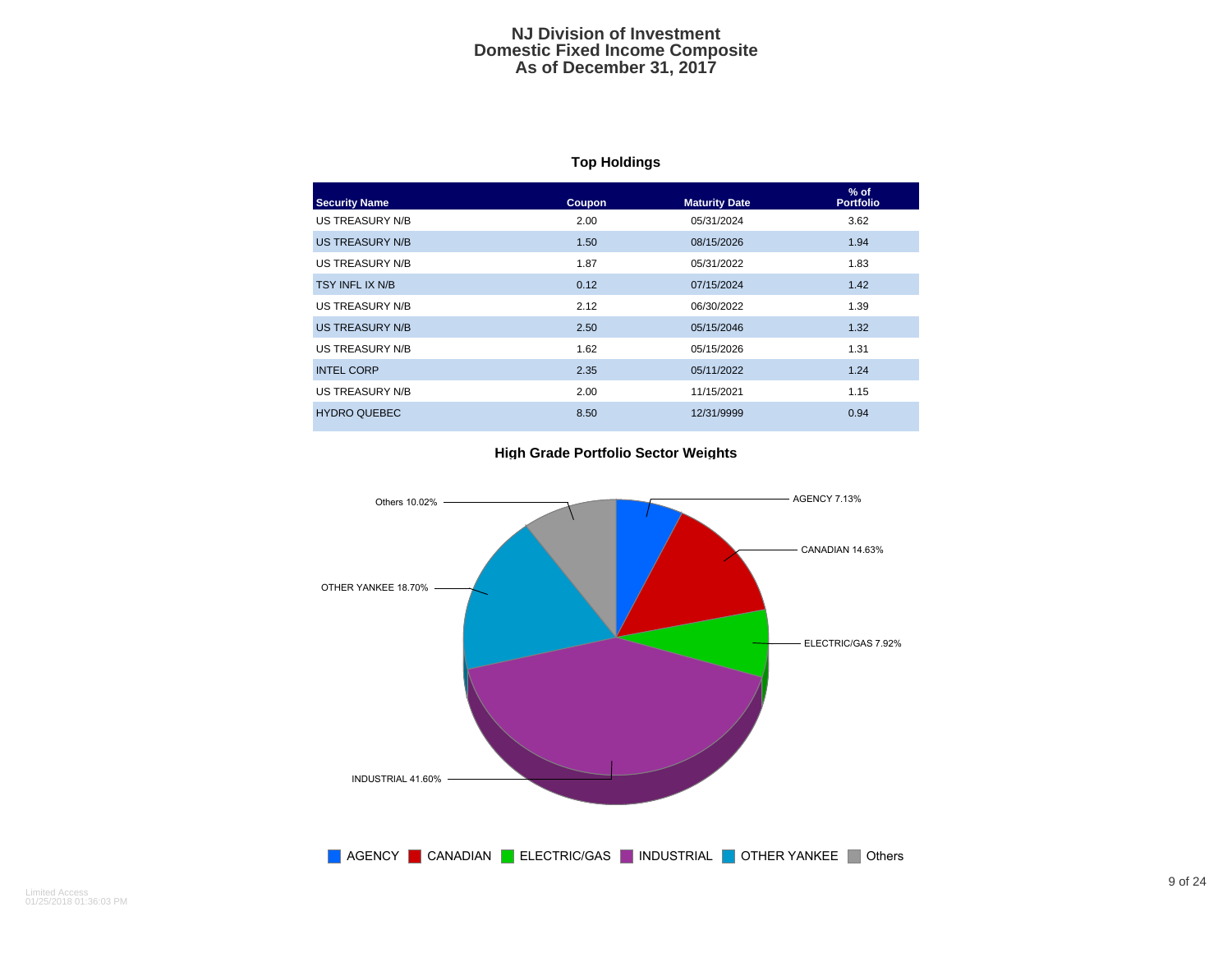#### **New Jersey Division of Investment International Equity Exposure by Country 12/31/17**

|                           |               |          | <b>Custom</b> |       | <b>Net Foreign</b> |                                |               |          | <b>Custom</b> |       | <b>Net Foreign</b> |
|---------------------------|---------------|----------|---------------|-------|--------------------|--------------------------------|---------------|----------|---------------|-------|--------------------|
|                           |               |          | International |       | Currency           |                                |               |          | International |       | <b>Currency</b>    |
|                           | <b>Equity</b> | % Equity | Index         | Hedge | <b>Exposure</b>    |                                | <b>Equity</b> | % Equity | Index         | Hedge | <b>Exposure</b>    |
| <b>Developed Markets:</b> |               |          |               |       |                    | <b>Emerging Markets:</b>       |               |          |               |       |                    |
| Developed - Euro          |               |          |               |       |                    | EM - Global                    | 5.5           | 0.0%     | 0.0%          |       | 5.5                |
| Austria                   | 15.6          | 0.1%     | 0.1%          |       | 15.6               | EM - Europe/Middle East/Africa |               |          |               |       |                    |
| Belgium                   | 110.4         | 0.7%     | 0.7%          |       | 110.4              | <b>Bahrain</b>                 | 1.4           | 0.0%     | 0.0%          |       | 1.4                |
| Finland                   | 62.5          | 0.4%     | 0.6%          |       | 62.5               | Cyprus                         | 0.4           | 0.0%     | 0.0%          |       | 0.4                |
| France                    | 796.3         | 5.3%     | 5.6%          |       | 796.3              | <b>Czech Republic</b>          | 29.7          | 0.2%     | 0.1%          |       | 29.7               |
| Germany                   | 844.8         | 5.6%     | 5.8%          |       | 844.8              | Egypt                          | 17.7          | 0.1%     | 0.0%          |       | 17.7               |
| Ireland                   | 43.3          | 0.3%     | 0.3%          |       | 43.3               | Greece                         | 19.3          | 0.1%     | 0.1%          |       | 19.3               |
| Italy                     | 211.1         | 1.4%     | 1.2%          |       | 211.1              | Hungary                        | 64.8          | 0.4%     | 0.1%          |       | 64.8               |
| Netherlands               | 292.0         | 1.9%     | 2.1%          |       | 292.0              | Kazakhstan                     | 2.1           | 0.0%     | 0.0%          |       | 2.1                |
| Portugal                  | 21.9          | 0.1%     | 0.1%          |       | 21.9               | Morocco                        | 3.0           | 0.0%     | 0.0%          |       | 3.0                |
| Spain                     | 273.2         | 1.8%     | 1.9%          |       | 273.2              | Poland                         | 97.8          | 0.6%     | 0.5%          |       | 97.8               |
| Euro Currency             |               |          |               |       | 0.0                | Qatar                          | 16.0          | 0.1%     | 0.2%          |       | 16.0               |
| Developed - Non-Euro      |               |          |               |       |                    | Russia                         | 293.2         | 1.9%     | 1.1%          |       | 293.2              |
| Australia                 | 588.6         | 3.9%     | 4.1%          |       | 588.6              | South Africa                   | 415.3         | 2.7%     | 2.6%          |       | 415.3              |
| Canada                    | 819.0         | 5.4%     | 5.7%          |       | 819.0              | Turkey                         | 106.3         | 0.7%     | 0.4%          |       | 106.3              |
| Denmark                   | 163.2         | 1.1%     | 1.1%          |       | 163.2              | <b>United Arab Emirates</b>    | 34.7          | 0.2%     | 0.2%          |       | 34.7               |
| Hong Kong                 | 308.0         | 2.0%     | 2.1%          |       | 308.0              | EM - Latam                     |               |          |               |       |                    |
| Israel                    | 33.7          | 0.2%     | 0.3%          |       | 33.7               | Argentina                      | 65.0          | 0.4%     | 0.0%          |       | 65.0               |
| Japan                     | 2,161.6       | 14.3%    | 14.2%         |       | 2,161.6            | <b>Brazil</b>                  | 475.4         | 3.1%     | 2.5%          |       | 475.4              |
| New Zealand               | 6.4           | 0.0%     | 0.1%          |       | 6.4                | Chile                          | 48.3          | 0.3%     | 0.5%          |       | 48.3               |
| Norway                    | 70.0          | 0.5%     | 0.4%          |       | 70.0               | Colombia                       | 0.7           | 0.0%     | 0.2%          |       | 0.7                |
| Singapore                 | 105.5         | 0.7%     | 0.8%          |       | 105.5              | Mexico                         | 158.9         | 1.1%     | 1.1%          |       | 158.9              |
| Sweden                    | 239.1         | 1.6%     | 1.6%          |       | 239.1              | Panama                         | 8.6           | 0.1%     | 0.0%          |       | 8.6                |
| Switzerland               | 738.4         | 4.9%     | 4.7%          |       | 738.4              | Peru                           | 37.9          | 0.3%     | 0.1%          |       | 37.9               |
| <b>United Kingdom</b>     | 1,612.8       | 10.7%    | 10.5%         |       | 1,612.8            | EM - Asia ex Japan             |               |          |               |       |                    |
|                           |               |          |               |       |                    | China                          | 1,455.3       | 9.6%     | 10.6%         |       | 1,455.3            |
|                           |               |          |               |       |                    | India                          | 427.3         | 2.8%     | 3.1%          |       | 427.3              |
|                           |               |          |               |       |                    | Indonesia                      | 173.2         | 1.1%     | 0.8%          |       | 173.2              |
|                           |               |          |               |       |                    | Korea                          | 799.6         | 5.3%     | 5.6%          |       | 799.6              |
|                           |               |          |               |       |                    | Malaysia                       | 103.9         | 0.7%     | 0.9%          |       | 103.9              |
|                           |               |          |               |       |                    | Pakistan                       | 25.9          | 0.2%     | 0.0%          |       | 25.9               |
|                           |               |          |               |       |                    | Philippines                    | 64.0          | 0.4%     | 0.4%          |       | 64.0               |

Taiwan 534.8 3.5% 4.1% 534.8<br>Thailand 110.2 0.7% 0.8% 110.2

Thailand 110.2 0.7% 0.8% 110.2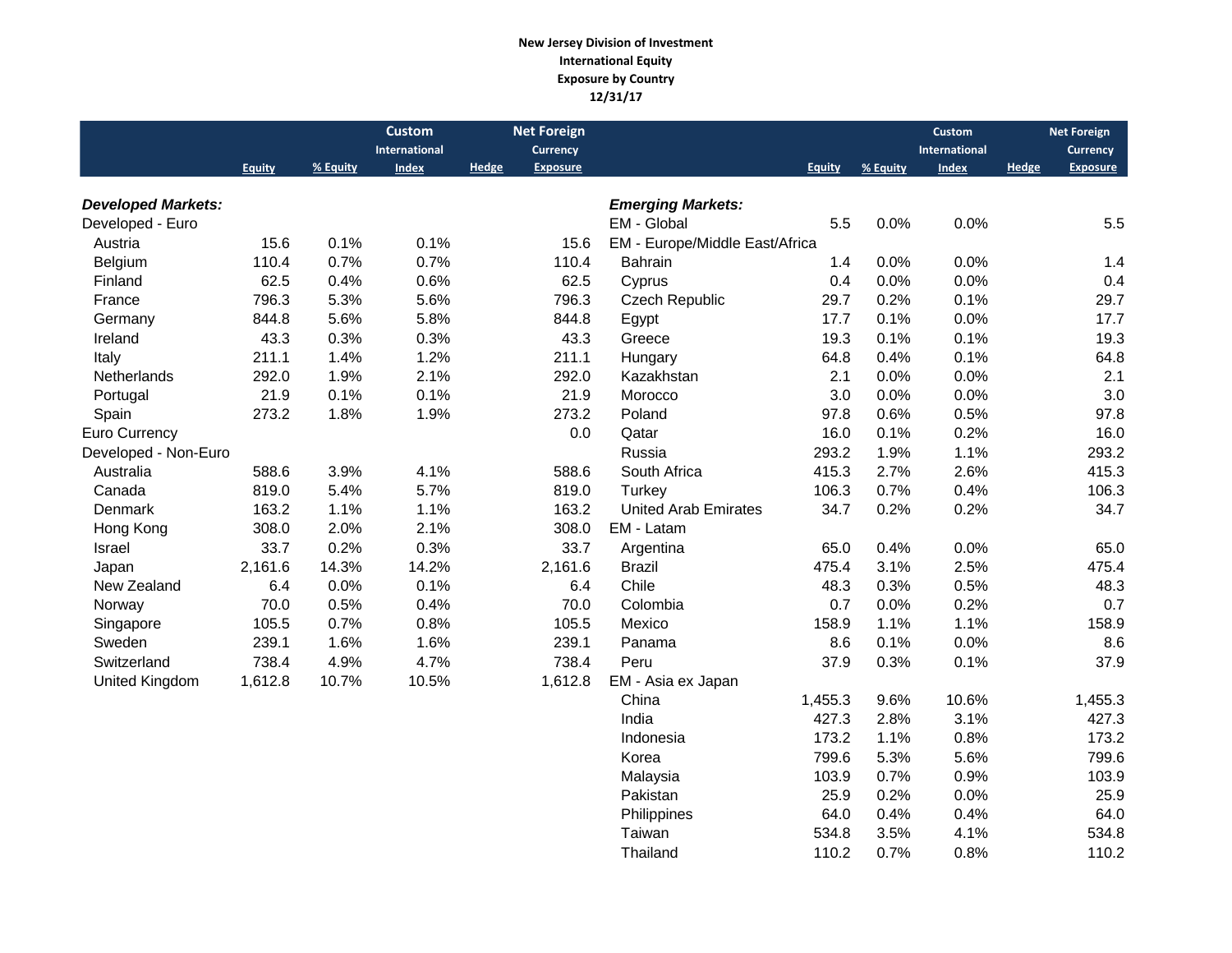# **New Jersey Division of Investment Cash Management Fund 12/31/17**

|                            | <b>PARTICIPATION</b> |                   |  |  |  |  |  |
|----------------------------|----------------------|-------------------|--|--|--|--|--|
|                            | <b>VALUE</b>         | <b>PERCENTAGE</b> |  |  |  |  |  |
| <b>STATE</b>               | \$7,555              | 70.99%            |  |  |  |  |  |
| <b>NON-STATE</b>           | \$3,087              | 29.01%            |  |  |  |  |  |
| TOTAL*                     | \$10,642             | 100.00%           |  |  |  |  |  |
| Dollar amounts in millions |                      |                   |  |  |  |  |  |

TOTAL\* \$10,642 100.00% *\*Total is at market.*  $*$ \*Total is at base market value.

## **PORTFOLIO ANNUALIZED INTEREST RATES**

| <b>DATE</b> | <b>STATE</b>     | <b>NON-STATE</b>  | <b>AVG. DAYS</b>                                          |                          | Percentage | 31-Dec-17      |
|-------------|------------------|-------------------|-----------------------------------------------------------|--------------------------|------------|----------------|
| 12/31/2017  | 1.31%            | 1.25%             | 54                                                        | <b>UST BILLS</b>         | 44.61%     | 4,745,563,129  |
|             | 0% ــ            | 4%                |                                                           | <b>ICOMM PAPER</b>       | 38.99%     | 4,147,471,894  |
|             |                  | $\frac{4\%}{5\%}$ | STATE STREET STIF                                         | <b>GOVT AGENCY</b>       | 6.11%      | 649,469,778    |
|             | $-6%$<br>$45%$ — |                   | CORPORATE BONDS<br>CERT. OF DEPOSIT<br><b>GOVT AGENCY</b> | UST NOTES                | 4.46%      | 474,379,143    |
|             |                  |                   |                                                           | <b>CORPORATE BONDS</b>   | 3.30%      | 350,750,078    |
|             |                  |                   | UST NOTES                                                 | <b>ICERT OF DEPOSIT</b>  | 2.54%      | 269,999,721    |
|             | 36%              |                   | CERT OF DEPOSIT<br>STATE STEET STIF                       | <b>STATE STREET STIF</b> | 0.00%      | 429,345        |
|             |                  |                   |                                                           | <b>TOTAL</b>             | 100.00%    | 10,638,063,088 |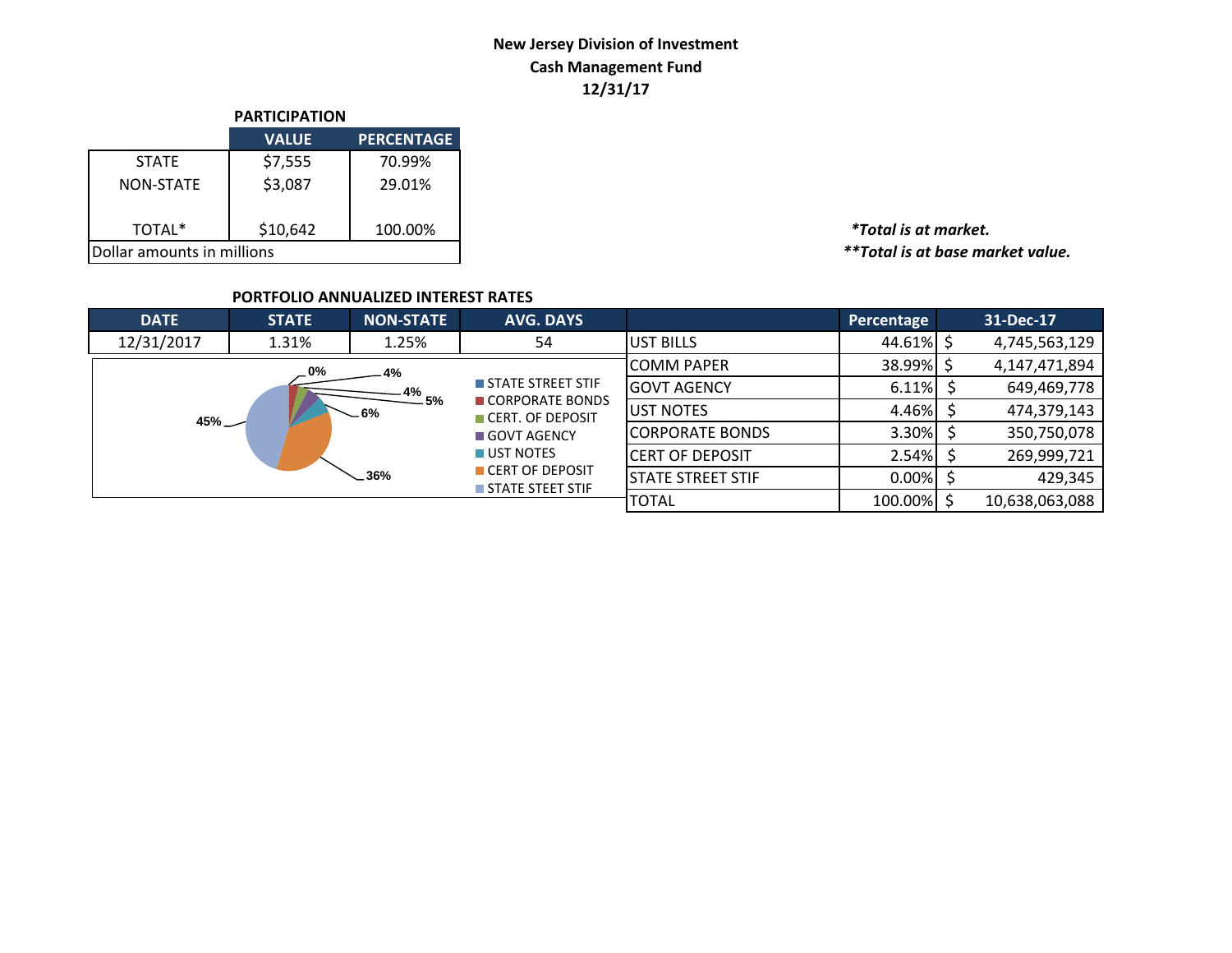#### State Investment Council Regulation Violations and Other Reportable Matters December 31, 2017

| Newly Reported Violations |                        |                          |                |  |  |  |  |  |
|---------------------------|------------------------|--------------------------|----------------|--|--|--|--|--|
| Date of Violation         | Regulation<br>Violated | Description of Violation | Date Corrected |  |  |  |  |  |
|                           |                        |                          |                |  |  |  |  |  |

| Status of Outstanding Violations Previously Reported |                        |                                 |                |  |  |  |  |  |
|------------------------------------------------------|------------------------|---------------------------------|----------------|--|--|--|--|--|
| Date of Violation                                    | Regulation<br>Violated | Description of Violation        | Date Corrected |  |  |  |  |  |
|                                                      |                        |                                 |                |  |  |  |  |  |
|                                                      |                        |                                 |                |  |  |  |  |  |
|                                                      |                        | <b>Other Reportable Matters</b> |                |  |  |  |  |  |
| Description                                          |                        |                                 |                |  |  |  |  |  |
| There are no other reportable matters.               |                        |                                 |                |  |  |  |  |  |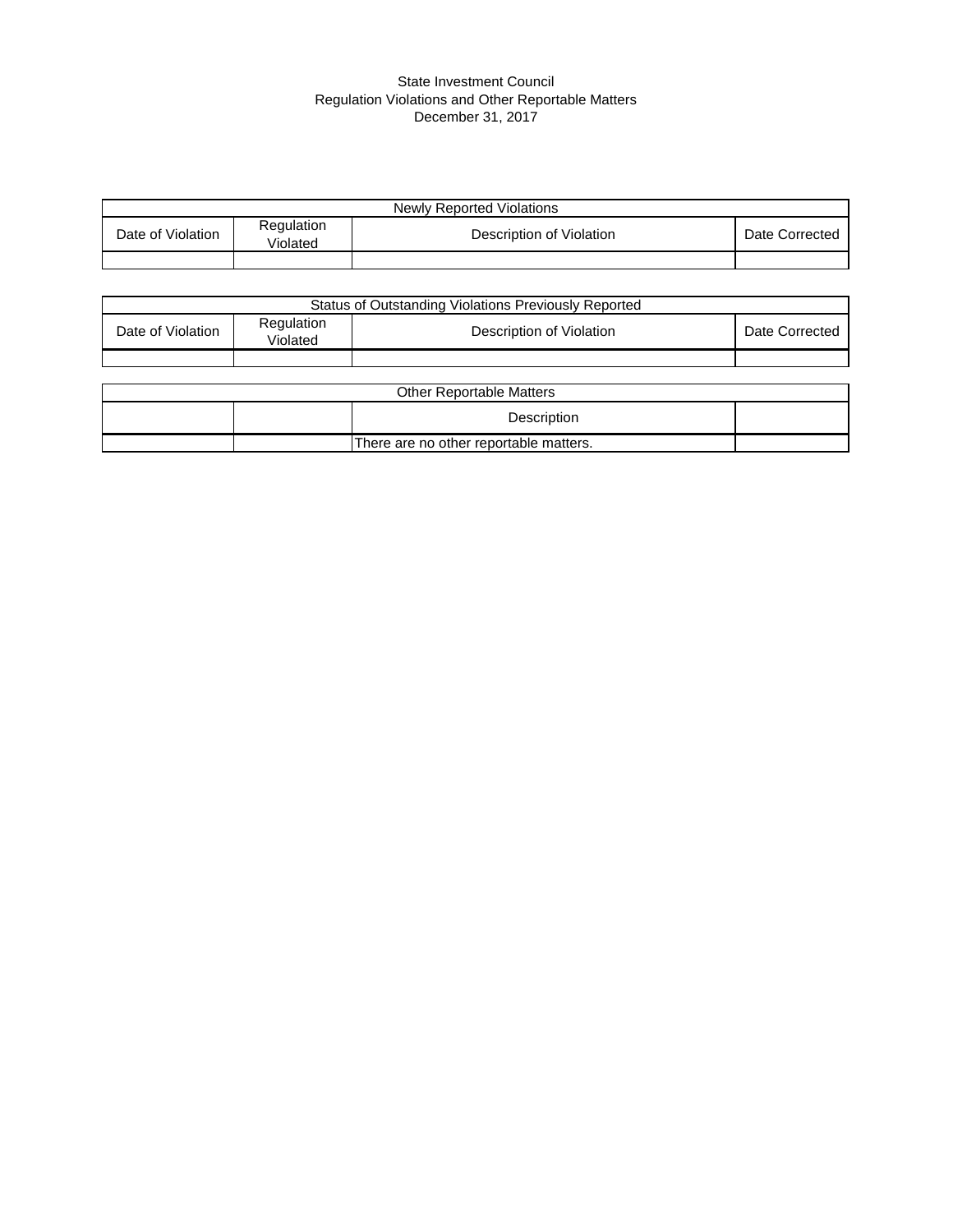#### **Alternative Investments as of December 31, 2017**

Presents underlying fund level information including the Portfolio's original commitments, funded amounts to date, remaining commitments and the distributions to date.

|                                                       |                          |                   | Dec-17            | A                                  |                                      | B                                           | C                                  | $=(B+C)$           | $=(B+C)/A$                            |
|-------------------------------------------------------|--------------------------|-------------------|-------------------|------------------------------------|--------------------------------------|---------------------------------------------|------------------------------------|--------------------|---------------------------------------|
|                                                       |                          |                   |                   |                                    |                                      |                                             |                                    |                    |                                       |
|                                                       |                          | Last              |                   |                                    |                                      |                                             |                                    |                    |                                       |
|                                                       | Inception<br><b>Date</b> | Valuation<br>Date | <b>Commitment</b> | Amount<br>Contributed <sup>1</sup> | <b>Unfunded</b><br><b>Commitment</b> | <b>Current Market</b><br>Value <sup>2</sup> | <b>Total</b><br><b>Distributed</b> | <b>Total Value</b> | <b>Total Value</b><br><b>Multiple</b> |
| Alternative Investments as-of December 31 2017        |                          |                   |                   |                                    |                                      |                                             |                                    |                    |                                       |
| <b>Private Equity</b>                                 |                          |                   |                   |                                    |                                      |                                             |                                    |                    |                                       |
| <b>Co-Investments</b>                                 |                          |                   | 1,875,000,000     | 1,110,725,704                      | 799,037,857                          | 1,057,350,607                               | 751,868,312                        | 1,809,218,919      | 1.63                                  |
| NB/NJ Custom Investment Fund II                       | Apr-12                   | Sep-17            | 200,000,000       | 188,226,874                        | 11,773,126                           | 173,298,662                                 | 211,832,000                        | 385,130,662        | 2.05                                  |
| NJ Roark Co-Invest Fund III LLC                       | Jan-14                   | Jun-17            | 75,000,000        | 15,102,418                         | 59,897,582                           | 21,447,500                                  | 4,357,674                          | 25,805,175         | 1.71                                  |
| SONJ Private Opportunities Fund II, L.P.              | Nov-07                   | $Jun-17$          | 1,300,000,000     | 760,737,202                        | 574,026,359                          | 805,383,167                                 | 426,417,474                        | 1,231,800,641      | 1.62                                  |
| SONJ Private Opportunities Fund, L.P.                 | Sep-06                   | Sep-17            | 100,000,000       | 96,659,210                         | 3,340,790                            | 7,221,278                                   | 109,261,163                        | 116,482,441        | 1.21                                  |
| Vista Co-Invest Fund 2017-3, L.P.                     | Nov-17                   | N/A               | 200,000,000       | 50,000,000                         | 150,000,000                          | 50,000,000                                  | $\mathbf 0$                        | 50,000,000         | 1.00                                  |
| <b>Distressed Debt</b>                                |                          |                   | 2,127,807,307     | 1,379,478,206                      | 920,802,252                          | 635,193,582                                 | 1,201,828,958                      | 1,837,022,541      | 1.33                                  |
| Avenue Asia Special Situations Fund IV                | Aug-06                   | Sep-17            | 30,000,000        | 26,283,722                         | $\Omega$                             | 174,598                                     | 27,241,139                         | 27,415,737         | 1.04                                  |
| Avenue Special Situations Fund V, LP                  | May-07                   | Sep-17            | 200,000,000       | 200,000,000                        | $\mathbf 0$                          | 157                                         | 266,381,560                        | 266,381,717        | 1.33                                  |
| Avenue Special Situations IV                          | Nov-05                   | Sep-17            | 20,000,000        | 20,000,000                         | $\Omega$                             | $\mathbf 0$                                 | 28,164,350                         | 28,164,350         | 1.41                                  |
| BSP Special Situations Fund L.P.                      | Jan-17                   | Sep-17            | 150,000,000       | 41,962,000                         | 108,038,000                          | 45,391,428                                  | $\Omega$                           | 45,391,428         | 1.08                                  |
| Catalyst Fund V, L.P.                                 | <b>Nov-15</b>            | <b>Nov-17</b>     | 100,000,000       | 25,000,000                         | 79,400,034                           | 22,152,071                                  | 8,274,492                          | 30,426,562         | 1.22                                  |
| Centerbridge Capital Partners II, L.P.                | May-11                   | Sep-17            | 100,000,000       | 141,327,958                        | 13,038,446                           | 60,447,833                                  | 92,094,849                         | 152,542,682        | 1.08                                  |
| Centerbridge Capital Partners, L.P.                   | Jun-06                   | Sep-17            | 80,000,000        | 125, 175, 829                      | 5,843,348                            | 16,840,447                                  | 207,102,750                        | 223,943,197        | 1.79                                  |
| Chatham Asset Private Debt and Strategic Capital Fund | <b>Nov-17</b>            | Nov-17            | 200,000,000       | 70,000,000                         | 130,000,000                          | 72,138,430                                  | $\mathbf 0$                        | 72,138,430         | 1.03                                  |
| GOF II Feeder B, L.P.                                 | Oct-17                   | N/A               | 100,000,000       | $\Omega$                           | 100,000,000                          | $\Omega$                                    | $\mathbf 0$                        | $\Omega$           | 0.00                                  |
| GoldenTree NJ Distressed Fund 2015 GP LLC             | Feb-16                   | Sep-17            | 300,000,000       | 117,000,000                        | 183,000,000                          | 144,208,701                                 | $\Omega$                           | 144,208,701        | 1.23                                  |
| HIG Bayside Debt & LBO II                             | May-08                   | Sep-17            | 100,000,000       | 100,033,335                        | 16,866,030                           | 52.380.355                                  | 99,923,561                         | 152,303,916        | 1.52                                  |
| KPS Special Situations Fund III, LP                   | May-07                   | Sep-17            | 25,000,000        | 24,912,087                         | 10,836,087                           | 7,628,022                                   | 37,468,602                         | 45,096,624         | 1.81                                  |
| KPS Special Situations Fund IV, LP                    | Apr-13                   | Sep-17            | 200,000,000       | 71,172,583                         | 139,396,933                          | 55,884,354                                  | 29,336,613                         | 85,220,968         | 1.20                                  |
| MatlinPatterson Global Opps. Ptnrs. III               | <b>Jun-07</b>            | Sep-17            | 100,000,000       | 104,501,440                        | 3,213,714                            | 57,100,199                                  | 76,782,824                         | 133,883,023        | 1.28                                  |
| MHR Institutional Partners III, L.P.                  | May-07                   | <b>Nov-17</b>     | 75,000,000        | 79,500,000                         | 26,153,979                           | 36,565,419                                  | 80,399,077                         | 116,964,496        | 1.47                                  |
| MHR Institutional Partners IV, L.P.                   | $Jul-14$                 | <b>Nov-17</b>     | 100,000,000       | 35,750,000                         | 71,262,012                           | 25,633,423                                  | 7,348,723                          | 32,982,146         | 0.92                                  |
| TPG Financial Partners, L.P.                          | May-08                   | Sep-17            | 47,807,307        | 35,285,615                         | 104,477                              | 545,520                                     | 36,003,952                         | 36,549,472         | 1.04                                  |
| TPG Opportunities Partners II, L.P.                   | Mar-12                   | Sep-17            | 100,000,000       | 69,794,467                         | 30,205,533                           | 26,612,786                                  | 91,139,409                         | 117,752,195        | 1.69                                  |
| WLR Recovery Fund IV, LP                              | Oct-07                   | Sep-17            | 100,000,000       | 91,779,170                         | 3,443,659                            | 11,489,837                                  | 114,167,058                        | 125,656,895        | 1.37                                  |
| <b>Domestic Midmarket Buyout</b>                      |                          |                   | 4,029,660,000     | 3,361,502,561                      | 1,110,434,250                        | 2,122,371,461                               | 2,901,060,886                      | 5,023,432,347      | 1.49                                  |
| American Industrial Partners Capital Fund V           | Dec-11                   | Sep-17            | 50,000,000        | 61,225,238                         | 1,247,675                            | 69,039,900                                  | 20,496,124                         | 89,536,025         | 1.46                                  |
| American Industrial Partners Capital Fund VI, L.P.    | $Sep-15$                 | Sep-17            | 75.000.000        | 47,992,396                         | 32.208.744                           | 42.652.958                                  | 5,201,139                          | 47,854,097         | 1.00                                  |
| Court Square Capital Partners II, L.P.                | May-07                   | Sep-17            | 100,000,000       | 91,496,048                         | 10,057,825                           | 23,084,332                                  | 147,817,517                        | 170.901.849        | 1.87                                  |
| Excellere Capital Fund III, L.P.                      | $Jul-15$                 | Sep-17            | 40,000,000        | 5,816,434                          | 34,183,566                           | 5,064,451                                   | $\mathbf 0$                        | 5,064,451          | 0.87                                  |
| InterMedia Partners VII, L.P.                         | $Dec-05$                 | Sep-17            | 75,000,000        | 96,473,202                         | 969,625                              | 6,133,621                                   | 92,415,909                         | 98,549,530         | 1.02                                  |
| JLL Partners Fund VI, LP                              | <b>Jun-08</b>            | Sep-17            | 150,000,000       | 194,070,939                        | 25,266,284                           | 57,510,507                                  | 308,827,499                        | 366,338,006        | 1.89                                  |
| JLL Partners VII, LP                                  | Mar-16                   | Sep-17            | 150,000,000       | 42,796,398                         | 107,203,602                          | 41,524,575                                  | $\mathbf 0$                        | 41,524,575         | 0.97                                  |
| Lindsay Goldberg III, L.P.                            | $Jul-08$                 | Sep-17            | 200,000,000       | 192,938,737                        | 11,874,249                           | 102,615,894                                 | 165,354,406                        | 267,970,300        | 1.39                                  |
| Lindsay, Goldberg & Bessemer II, L.P.                 | $Jul-06$                 | Sep-17            | 100,000,000       | 94,403,495                         | 5,596,505                            | 14,298,962                                  | 112,390,913                        | 126,689,875        | 1.34                                  |
| <b>Marlin Equity Partners IV</b>                      | Jun-13                   | Sep-17            | 75,000,000        | 62,905,376                         | 12,097,418                           | 67,515,555                                  | 717,746                            | 68,233,301         | 1.08                                  |
| New Mountain Partners III, L.P.                       | May-07                   | Sep-17            | 100,000,000       | 109,515,275                        | 7,390,006                            | 66,855,304                                  | 135,084,496                        | 201,939,800        | 1.84                                  |
| Oak Hill Capital Partners II, L.P.                    | $Jul-05$                 | Sep-17            | 75,000,000        | 83,565,086                         | 289,138                              | 5,075,785                                   | 128,403,376                        | 133,479,161        | 1.60                                  |
| Oak Hill Capital Partners III, L.P.                   | Oct-07                   | Sep-17            | 250,000,000       | 308,407,556                        | 10,830,261                           | 163,103,941                                 | 312,487,441                        | 475,591,382        | 1.54                                  |
| Onex Partners II, LP                                  | Aug-06                   | Sep-17            | 100,000,000       | 88,781,604                         | 11,218,396                           | 9,909,416                                   | 162,282,743                        | 172, 192, 159      | 1.94                                  |
|                                                       |                          |                   |                   |                                    |                                      |                                             |                                    |                    |                                       |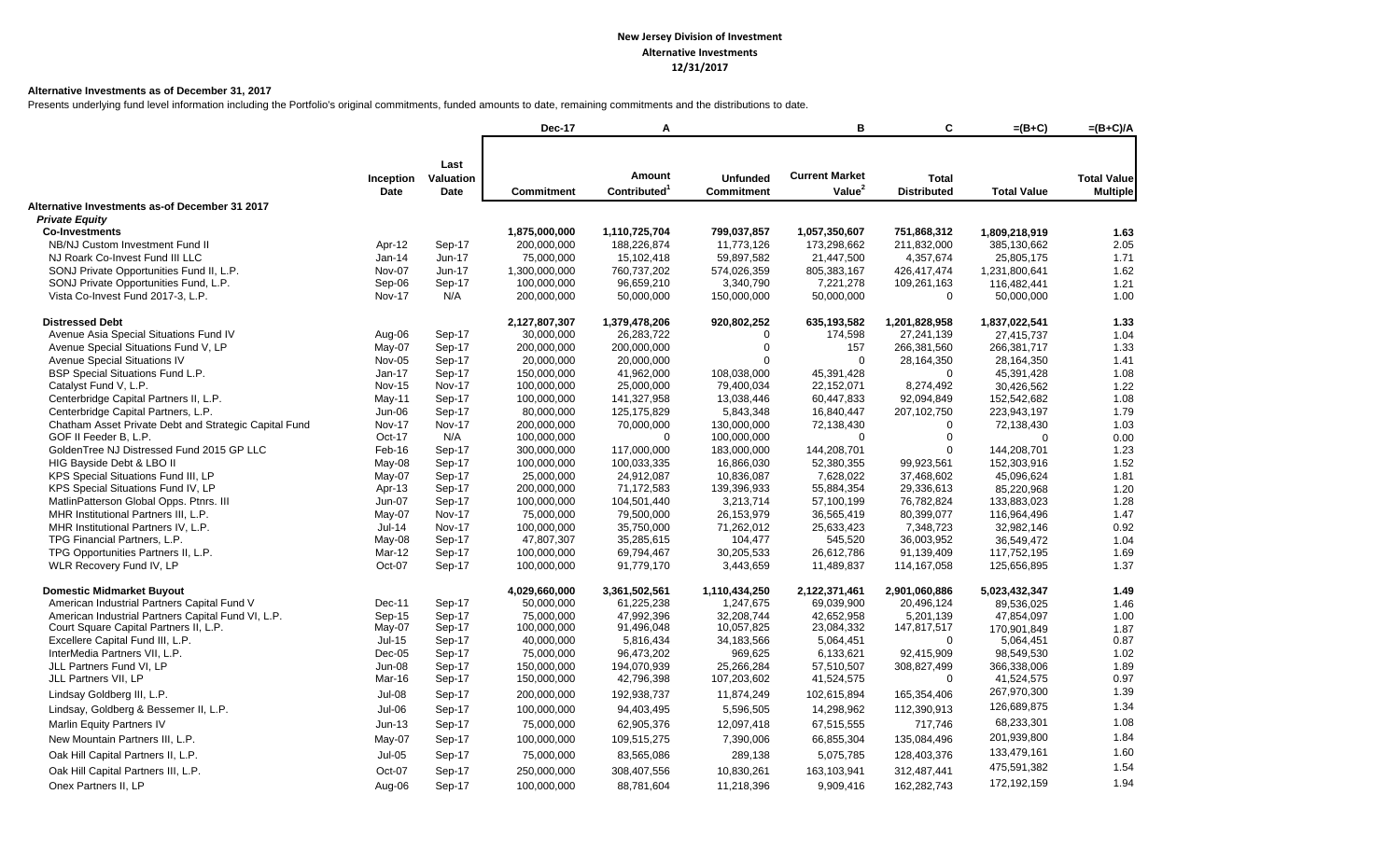|                                                                     |                  |                  | Dec-17                       | Α                            |                           | в                           | C                            | $=(B+C)$                  | $=(B+C)/A$         |
|---------------------------------------------------------------------|------------------|------------------|------------------------------|------------------------------|---------------------------|-----------------------------|------------------------------|---------------------------|--------------------|
|                                                                     |                  | Last             |                              |                              |                           |                             |                              |                           |                    |
|                                                                     | Inception        | Valuation        |                              | Amount                       | <b>Unfunded</b>           | <b>Current Market</b>       | <b>Total</b>                 |                           | <b>Total Value</b> |
|                                                                     | Date             | Date             | Commitment                   | Contributed <sup>1</sup>     | Commitment                | Value <sup>2</sup>          | <b>Distributed</b>           | <b>Total Value</b>        | <b>Multiple</b>    |
| Onex Partners III, LP                                               | Dec-08           | Sep-17           | 100,000,000                  | 109,406,483                  | 9,473,236                 | 62,054,805                  | 133,761,521                  | 195,816,326               | 1.79               |
| Onex Partners IV, LP                                                | May-14           | Sep-17           | 166,490,000                  | 114,403,897                  | 52,086,103                | 111,939,639                 | 7,182,420                    | 119,122,059               | 1.04               |
| Onex Partners V-B, L.P.                                             | Oct-17           | N/A              | 100,000,000                  | $\Omega$                     | 100,000,000               | $\mathbf{0}$                | $\Omega$                     | 0                         | 0.00               |
| Quadrangle Capital Partners II                                      | Aug-05           | Sep-17           | 50,000,000                   | 47,123,559                   | 2,574,275                 | 4,330,536                   | 64,587,327                   | 68,917,863                | 1.46               |
| Roark Capital Partners III L.P.                                     | Sep-12           | Sep-17           | 100,000,000                  | 96,751,561                   | 17,017,678                | 108,986,725                 | 27,383,239                   | 136,369,964<br>94,630,003 | 1.41<br>0.97       |
| Sterling Capital Partners IV, L.P.<br>Tenex Capital Partners II, LP | Apr-12<br>Mar-16 | Sep-17<br>Sep-17 | 100,000,000<br>78,170,000    | 97.949.870<br>30,023,100     | 8,046,819<br>49,898,972   | 59,413,902<br>26,585,846    | 35.216.101<br>2.235.239      | 28,821,084                | 0.96               |
| Tenex Capital Partners, L.P.                                        | Jan-11           | Sep-17           | 50,000,000                   | 62,482,447                   | 7,935,077                 | 25,526,771                  | 69,110,819                   | 94,637,590                | 1.51               |
| Tenex Capital Partners LP - Secondary                               | Feb-13           | Sep-17           | 20,000,000                   | 22,688,923                   | 3,174,031                 | 10,270,594                  | 26,195,667                   | 36,466,261                | 1.61               |
| The Resolute Fund II, L.P.                                          | Dec-07           | Sep-17           | 100,000,000                  | 101,213,838                  | 10,783,208                | 41,508,998                  | 105,830,955                  | 147,339,953               | 1.46               |
| The Rise Fund (A), L.P.                                             | <b>Nov-17</b>    | N/A              | 75,000,000                   | $\Omega$                     | 75,000,000                | $\mathbf 0$                 | $\Omega$                     | 0                         | 0.00               |
| TPG [STAR], LP                                                      | Mar-07           | Sep-17           | 100,000,000                  | 110,029,658                  | 2,039,879                 | 44,757,059                  | 126,659,860                  | 171,416,919               | 1.56               |
| TPG Growth II, L.P.                                                 | Jun-12           | Sep-17           | 100,000,000                  | 97,550,632                   | 9,210,884                 | 153,084,943                 | 41,292,710                   | 194,377,653               | 1.99               |
| TPG Growth III(A), L.P.                                             | $Jan-15$         | Sep-17           | 150,000,000                  | 87,761,447                   | 69,618,019                | 80,460,715                  | 14,033,077                   | 94,493,792                | 1.08               |
| TPG Growth IV, L.P.                                                 | Dec-17           | N/A              | 125,000,000                  | $\Omega$                     | 125,000,000               | $\mathbf 0$                 | $\Omega$                     | $\mathbf 0$               | 0.00               |
| TSG 7 A L.P.                                                        | <b>Nov-15</b>    | Sep-17           | 80,000,000                   | 27,672,162                   | 52,327,838                | 26,837,044                  | $\Omega$                     | 26,837,044                | 0.97               |
| TSG 7 B L.P.                                                        | <b>Nov-15</b>    | Sep-17           | 20,000,000                   | 2,326,261                    | 17,673,739                | 1,469,760                   | $\Omega$                     | 1,469,760                 | 0.63               |
| Vista Equity Partners Fund III, L.P.                                | <b>Jul-07</b>    | Sep-17           | 100,000,000                  | 106,303,901                  | 8,043,272                 | 28,100,302                  | 243,989,085                  | 272,089,387               | 2.56               |
| Vista Equity Partners Fund IV, L.P.                                 | Oct-11           | Sep-17           | 200,000,000                  | 210,921,173                  | 35,019,216                | 155, 174, 186               | 236,947,492                  | 392,121,678               | 1.86               |
| Vista Equity Partners Fund V, L.P.                                  | Mar-14           | Sep-17           | 200,000,000                  | 212,116,884                  | 43,515,722                | 205,196,938                 | 55,706,314                   | 260,903,252               | 1.23               |
| Vista Equity Partners Fund VI, L.P.                                 | Nov-16           | Sep-17           | 200,000,000                  | 145,953,090                  | 54,046,910                | 145,090,215                 | 134,741                      | 145,224,956               | 1.00               |
| Vista Foundation Fund II, L.P.                                      | Nov-13           | Sep-17           | 75,000,000                   | 68,461,793                   | 17,490,176                | 75,597,488                  | 10,951,969                   | 86,549,457                | 1.26               |
| Vista Foundation Fund III, L.P.                                     | Nov-16           | Sep-17           | 100,000,000                  | 29,974,097                   | 70,025,903                | 27,925,547                  | 18,362                       | 27,943,909                | 0.93               |
| Welsh, Carson, Anderson & Stowe XI, L.P.                            | Oct-08           | Sep-17           | 100,000,000                  | 100,000,000                  | $\mathbf 0$               | 53,674,248                  | 108,344,678                  | 162,018,927               | 1.62               |
| <b>Emerging Managers</b>                                            |                  |                  | 400,000,000                  | 435,731,619                  | 28,601,289                | 255,839,113                 | 493,061,122                  | 748,900,234               | 1.72               |
| Fairview Capstone Partners II, LP                                   | Sep-08           | Sep-17           | 100,000,000                  | 105,734,771                  | 2,147,638                 | 84,060,928                  | 90,880,245                   | 174,941,173               | 1.65               |
| Fairview Capstone Partners, LP                                      | May-07           | Sep-17           | 100,000,000                  | 90,711,822                   | 9,288,178                 | 97,691,488                  | 116,865,134                  | 214,556,622               | 2.37               |
| Grosvenor/NJDI Emerging Opp                                         |                  |                  | 200,000,000                  | 239,285,026                  | 17,165,473                | 74,086,696                  | 285,315,742                  | 359,402,439               | 1.50               |
| Grosvenor/NJDI Emerging Opp (2007)                                  | Apr-07           | Sep-17           | 100,000,000                  | 121,322,974                  | 2,468,059                 | 38,180,730                  | 137,848,900                  | 176,029,630               | 1.45               |
| Grosvenor/NJDI Emerging Opp (2008)                                  | Jun-08           | Sep-17           | 100,000,000                  | 117,962,052                  | 14,697,414                | 35,905,966                  | 147,466,842                  | 183,372,808               | 1.55               |
|                                                                     |                  |                  |                              |                              |                           |                             |                              | 2,723,883,488             | 1.38               |
| <b>International</b><br>AIMS/NJ Euro Small and Mid Fund I, L.P.     | Feb-06           | Sep-17           | 2,586,794,411<br>200,000,000 | 1,969,968,157<br>192,201,559 | 802,025,530<br>17,650,832 | 1,255,928,136<br>22,636,930 | 1,467,955,352<br>205,835,091 | 228,472,021               | 1.19               |
| AIMS/NJ Euro Small and Mid Fund II, L.P.                            | $Jul-07$         | Sep-17           | 201,990,531                  | 192,218,243                  | 30,249,918                | 92,184,582                  | 155,955,711                  | 248,140,294               | 1.29               |
| Anacap Credit Opportunities II, LP                                  | Dec-11           | Sep-17           | 78,871,101                   | 106,086,727                  | 18,110,758                | 9,494,098                   | 115,495,020                  | 124,989,118               | 1.18               |
| Anacap Financial Partners II                                        | May-08           | Sep-17           | 127,582,292                  | 184,878,641                  | 9,230,995                 | 105,747,469                 | 118,009,205                  | 223,756,674               | 1.21               |
| AnaCap Financial Partners III, L.P.                                 | $Jul-14$         | Sep-17           | 146,482,049                  | 62,092,095                   | 84,389,954                | 56,765,287                  | 36,084                       | 56,801,371                | 0.91               |
| AnaCap Financial Prtns GP                                           | Nov-09           | Sep-17           | 9,868,438                    | 9,868,438                    | 0                         | 11,534,151                  | 1,239,104                    | 12,773,256                | 1.29               |
| MBK Partners Fund IV, L.P.                                          | Dec-16           | Sep-17           | 85,000,000                   | 18,428,097                   | 66,571,903                | 17,405,080                  | $\mathbf 0$                  | 17,405,080                | 0.94               |
| New Jersey Asia Investors II, L.P.                                  | $Jul-11$         | Sep-17           | 200,000,000                  | 216,441,579                  | 10,139,476                | 192, 162, 786               | 124,703,860                  | 316,866,646               | 1.46               |
| New Jersey Asia Investors III, L.P.                                 | Aug-16           | Sep-17           | 300,000,000                  | 41,106,439                   | 258,893,561               | 43,750,159                  | $\mathbf 0$                  | 43,750,159                | 1.06               |
| New Jersey Asia Investors, L.P.                                     | Jan-08           | Sep-17           | 100,000,000                  | 98,618,131                   | 14,036,877                | 192,080,882                 | 118,002,922                  | 310,083,804               | 3.14               |
|                                                                     |                  |                  |                              |                              |                           |                             |                              |                           |                    |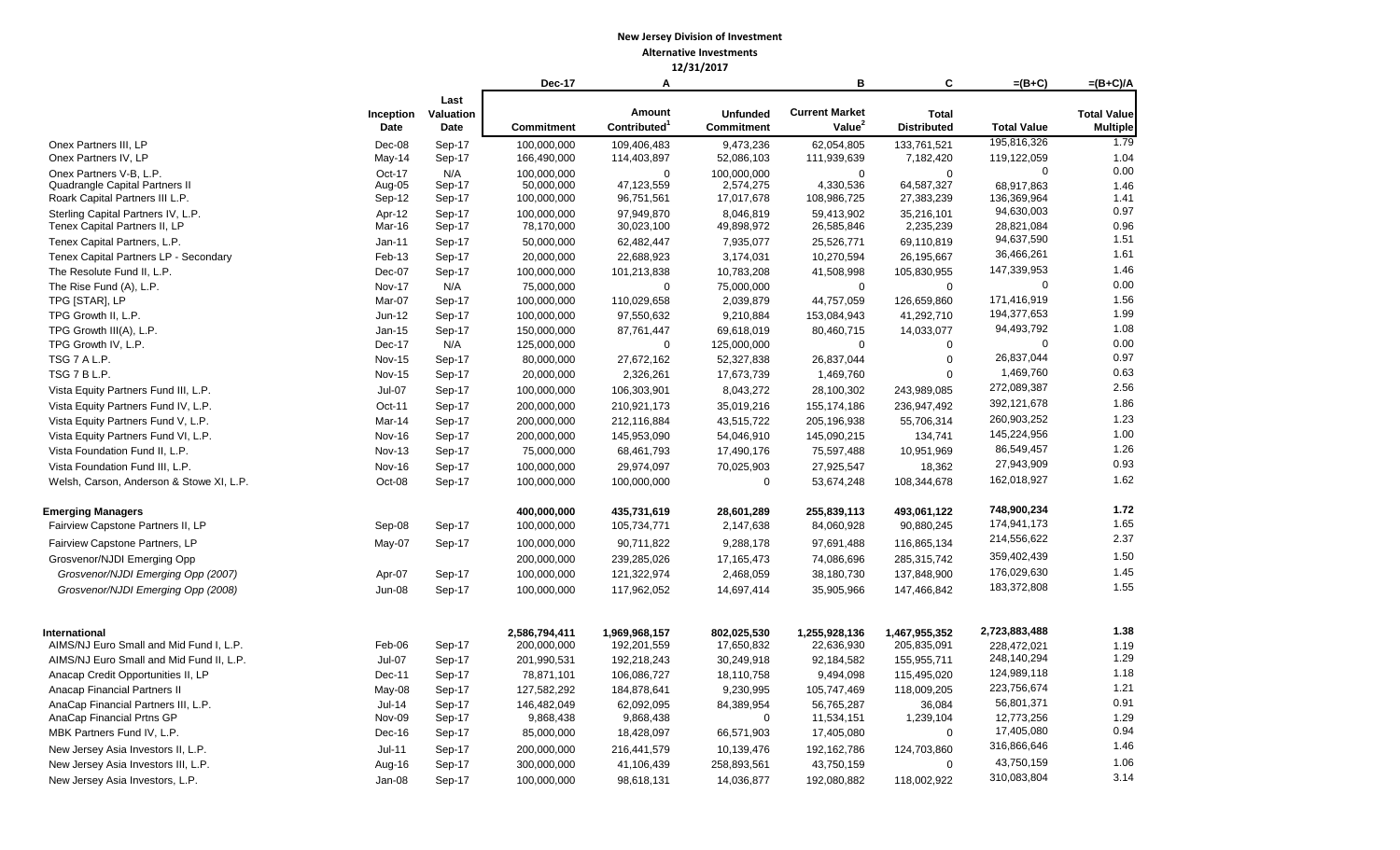|                                                |               |           | Dec-17                     | Α                          |                   | в                         | C                          | $=(B+C)$                    | $=(B+C)/A$         |
|------------------------------------------------|---------------|-----------|----------------------------|----------------------------|-------------------|---------------------------|----------------------------|-----------------------------|--------------------|
|                                                |               | Last      |                            |                            |                   |                           |                            |                             |                    |
|                                                | Inception     | Valuation |                            | Amount                     | <b>Unfunded</b>   | <b>Current Market</b>     | <b>Total</b>               |                             | <b>Total Value</b> |
|                                                | Date          | Date      | <b>Commitment</b>          | Contributed <sup>1</sup>   | <b>Commitment</b> | Value <sup>2</sup>        | <b>Distributed</b>         | <b>Total Value</b>          | <b>Multiple</b>    |
| NJHL European BO Investment II Series B        | Apr-07        | Jun-17    | 200,000,000                | 151,832,526                | 12,348,379        | 29,464,937                | 193,030,003                | 222,494,940                 | 1.47               |
| NJHL European Buyout Investment Series A       | Feb-06        | Jun-17    | 200,000,000                | 197,044,050                | 12,020,877        | 53,205,360                | 213,184,339                | 266,389,698                 | 1.35               |
| NJHL European Buyout Investment Series C       | Mar-08        | Jun-17    | 200,000,000                | 208,525,861                | 15,287,729        | 60,903,479                | 207,041,209                | 267,944,688                 | 1.28               |
| RRJ Capital Master Fund III, L.P.              | $Sep-15$      | Sep-17    | 150,000,000                | 54,403,770                 | 98,575,271        | 55, 157, 611              | 4,445,664                  | 59,603,275                  | 1.10               |
| Siguler Guff NJ Developing Mkt Fund, LP        | $Dec-13$      | Sep-17    | 300,000,000                | 205,250,000                | 94,750,000        | 286,361,177               | 7,236,139                  | 293,597,316                 | 1.43               |
| Warburg Pincus China, L.P.                     | Dec-16        | Sep-17    | 87,000,000                 | 30,972,000                 | 59,769,000        | 27,074,149                | 3,741,000                  | 30,815,149                  | 0.99               |
| Large Buyout                                   |               |           | 2,549,904,574              | 2,587,777,653              | 347,604,839       | 1,385,194,595             | 2,370,174,901              | 3,755,369,497               | 1.45               |
| Apollo Investment Fund VI, L.P.                | Nov-05        | Sep-17    | 50,000,000                 | 132,027,729                | 2,090,014         | 13,692,076                | 159,342,614                | 173,034,690                 | 1.31               |
| Blackstone Capital Partners V, L.P.            | $Oct-05$      | Sep-17    | 100,000,000                | 98,909,096                 | 5,552,074         | 11,614,348                | 153,853,709                | 165,468,057                 | 1.67               |
| Blackstone Capital Partners VI, L.P.           | Mar-12        | Sep-17    | 50,000,000                 | 45,426,769                 | 9,135,486         | 47,327,272                | 22,476,161                 | 69,803,433                  | 1.54               |
| Blackstone Capital Partners VII, L.P.          | May-15        | Sep-17    | 50,000,000                 | 9,114,567                  | 41,457,560        | 8,924,911                 | 619,779                    | 9,544,690                   | 1.05               |
| Carlyle Partners VI, L.P.                      | Nov-13        | Sep-17    | 300,000,000                | 285,342,193                | 34,338,233        | 277,665,772               | 63,924,537                 | 341,590,309                 | 1.20               |
| CVC Capital Partners VI, LP                    | $Jul-13$      | Sep-17    | 86,574,556                 | 79,990,158                 | 11,307,584        | 78,924,732                | 12,647,801                 | 91,572,533                  | 1.14               |
| CVC Capital Partners VII (A), LP               | May-17        | N/A       | 120,080,018                | $\mathbf 0$                | 120,080,018       | $\mathbf 0$               | $\mathbf 0$                | $\mathbf 0$                 | 0.00               |
| Hellman & Friedman Capital Partners VI         | Apr-07        | Sep-17    | 100,000,000                | 96,642,374                 | 3,192,478         | 23,637,000                | 157,521,988                | 181, 158, 987               | 1.87               |
| Hellman & Friedman Capital Partners VIII, L.P. | <b>Nov-14</b> | Sep-17    | 100,000,000                | 48,344,030                 | 41,982,607        | 45,632,127                | 6,819,200                  | 52,451,327                  | 1.08               |
| Silver Lake Partners III, LP                   | Jan-07        | Sep-17    | 100,000,000                | 104,628,550                | 10,559,311        | 45,125,888                | 160,496,818                | 205,622,706                 | 1.97               |
| Silver Lake Partners IV                        | Mar-13        | Sep-17    | 200,000,000                | 196,976,442                | 31,527,765        | 213,019,405               | 67,651,227                 | 280,670,632                 | 1.42               |
| TPG Partners V, L.P.                           | Sep-06        | Sep-17    | 187,500,000                | 256,833,971                | 16,636,663        | 46,721,904                | 276,790,197                | 323,512,101                 | 1.26               |
| TPG Partners VI, L.P.                          | May-08        | Sep-17    | 180,000,000                | 295,108,774                | 11,045,045        | 90,992,695                | 304,142,327                | 395, 135, 022               | 1.34               |
| Warburg Pincus Private Equity IX, LP           | Aug-05        | Sep-17    | 200,000,000                | 200,000,000                | 0                 | 23,558,773                | 329,871,528                | 353,430,301                 | 1.77               |
| Warburg Pincus Private Equity VIII             | Jun-06        | Sep-17    | 25,750,000                 | 26,883,000                 | $\overline{0}$    | 3,171,556                 | 57,866,572                 | 61,038,128                  | 2.27               |
| Warburg Pincus Private Equity X, LP            | Oct-07        | Sep-17    | 400,000,000                | 400,000,000                | $\Omega$          | 186,806,810               | 426,245,014                | 613,051,824                 | 1.53               |
| Warburg Pincus Private Equity XI, LP           | $May-12$      | Sep-17    | 300,000,000                | 311,550,000                | 8,700,000         | 268,379,326               | 169,905,430                | 438,284,756                 | 1.41               |
|                                                |               |           |                            |                            |                   |                           |                            |                             |                    |
| <b>Mezzanine Debt</b>                          |               |           | 535,000,000                | 580,300,573                | 70,560,500        | 104,970,836               | 702,012,732                | 806,983,567                 | 1.39               |
| Audax Mezzanine Partners II                    | Nov-06        | Sep-17    | 50,000,000                 | 56,053,460                 | 2,113,231         | 497,466                   | 69,848,970                 | 70,346,436                  | 1.25               |
| Blackstone Mezzanine Partners II, LP           | Apr-06        | Sep-17    | 45,000,000                 | 40,017,311                 | 7,804,361         | 414,449                   | 58,196,264                 | 58,610,713<br>49,088,009    | 1.46<br>1.33       |
| Gleacher Mezzanine Fund II, LP                 | Nov-06        | Sep-17    | 40,000,000                 | 36,823,869                 | 3,251,243         | 306,667                   | 48,781,342                 |                             | 1.33               |
| GSO Capital Opportunities Fund II, LP          | <b>Nov-11</b> | Sep-17    | 150,000,000                | 145,944,904                | 43,048,676        | 76,271,081                | 117,895,885                | 194,166,966                 | 1.71               |
| GSO Capital Opportunities Fund, L.P.           | <b>Jul-08</b> | Sep-17    | 100,000,000<br>100,000,000 | 120,315,926<br>117,803,161 | 6,184,029         | 2,892,319                 | 203,090,759<br>120,558,619 | 205,983,078                 |                    |
| Newstone Capital Partners II, L.P.             | May-11        | Sep-17    |                            |                            | 6,125,191         | 24,588,853<br>$\mathbf 0$ |                            | 145, 147, 472<br>83,640,893 | 1.23<br>1.32       |
| Newstone Capital Partners, L.P.                | Feb-07        | Sep-17    | 50,000,000                 | 63,341,942                 | 2,033,769         |                           | 83,640,893                 |                             |                    |
| <b>Secondaries</b>                             |               |           | 280,661,156                | 275,941,805                | 28,152,417        | 47,712,885                | 351,284,678                | 398,997,563                 | 1.45               |
| Lexington Capital Partners VI-B                | Jun-06        | Sep-17    | 50,000,000                 | 50,705,969                 | 817,356           | 7,815,495                 | 65,033,852                 | 72,849,347                  | 1.44               |
| NB Sec Opps Offshore Fund II LP                | <b>Jul-08</b> | Sep-17    | 100,000,000                | 104,694,611                | 14,639,880        | 19,509,358                | 137,776,230                | 157,285,588                 | 1.50               |
| Partners Group Secondary 2006 LP               | Sep-06        | Sep-17    | 54,431,534                 | 53,008,507                 | 3,596,374         | 7,690,382                 | 58,091,959                 | 65,782,341                  | 1.24               |
| Partners Group Secondary 2008, L.P.            | Sep-08        | Sep-17    | 76,229,623                 | 67,532,719                 | 9,098,808         | 12,697,650                | 90,382,638                 | 103,080,287                 | 1.53               |
|                                                |               |           |                            |                            |                   |                           |                            | 1,176,781,858               | 1.62               |
| <b>Small/Midsize Buyout</b>                    |               |           | 650,000,000                | 724,699,523                | 45,099,787        | 297,932,046               | 878,849,812                | 1,176,781,858               | 1.62               |
| Grosvenor/NJDI Investment Fund                 |               |           | 650,000,000                | 724,699,523                | 45,099,787        | 297,932,046               | 878,849,812                |                             |                    |
| Grosvenor/NJDI Investment Fund 2005            | Nov-05        | Sep-17    | 200,000,000                | 224,835,328                | 1,111,392         | 77,206,717                | 286,293,300                | 363,500,017                 | 1.62               |
| Grosvenor/NJDI Investment Fund 2006            | Sep-06        | Sep-17    | 250,000,000                | 289,331,393                | 11,064,735        | 106,455,101               | 384,955,309                | 491,410,410                 | 1.70               |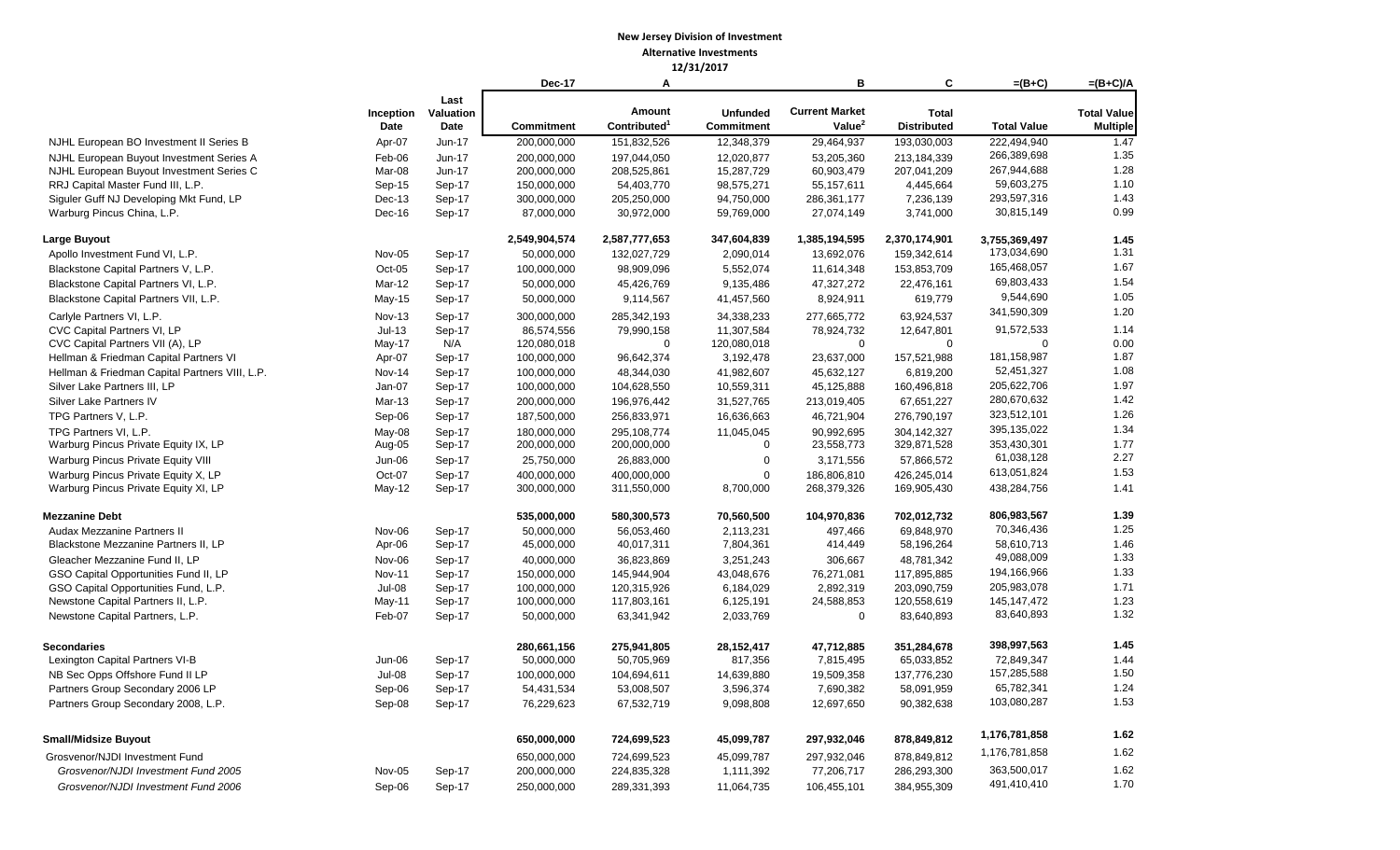|                                                                              |                         |                  | <b>Dec-17</b>              | A                         |                          | B                        | C                         | $=(B+C)$                  | $=(B+C)/A$         |
|------------------------------------------------------------------------------|-------------------------|------------------|----------------------------|---------------------------|--------------------------|--------------------------|---------------------------|---------------------------|--------------------|
|                                                                              |                         | Last             |                            |                           |                          |                          |                           |                           |                    |
|                                                                              | Inception               | <b>Valuation</b> |                            | Amount                    | <b>Unfunded</b>          | <b>Current Market</b>    | <b>Total</b>              |                           | <b>Total Value</b> |
|                                                                              | Date                    | Date             | <b>Commitment</b>          | Contributed <sup>1</sup>  | <b>Commitment</b>        | Value <sup>2</sup>       | <b>Distributed</b>        | <b>Total Value</b>        | <b>Multiple</b>    |
| Grosvenor/NJDI Investment Fund 2008                                          | <b>Jun-08</b>           | Sep-17           | 200,000,000                | 210,532,801               | 32,923,660               | 114,270,228              | 207,601,203               | 321,871,431               | 1.53               |
| <b>Special Situations</b>                                                    |                         |                  | 330,000,000                | 506,379,954               | 134,755,747              | 227,743,992              | 477,345,458               | 705,089,450               | 1.39               |
| Blackstone TOP Fund - A (PE) L.P.                                            | Jan-12                  | Sep-17           | 330,000,000                | 506,379,954               | 134,755,747              | 227,743,992              | 477,345,458               | 705,089,450               | 1.39               |
| <b>Venture Capital</b>                                                       |                         |                  | 365,000,000                | 328,862,290               | 73,932,362               | 266,684,005              | 243,046,078               | 509,730,084               | 1.55               |
| Khosla Ventures IV, L.P.                                                     | $Jan-12$                | Sep-17           | 25,000,000                 | 24,525,000                | 475,000                  | 39,003,673               | 7,884,454                 | 46,888,127                | 1.91               |
| NB Crossroads Fund XVIII                                                     | Nov-06                  | Sep-17           | 50,000,000                 | 42,000,000                | 46,000,002               | 24,075,815               | 49,325,562                | 73,401,377                | 1.75               |
| NB/NJ Custom Investment Fund                                                 | Aug-07                  | Sep-17           | 100,000,000                | 91,596,190                | 8,403,810                | 27,001,585               | 135,642,418               | 162,644,003               | 1.78               |
| Peg Pooled Venture Capital Institutional Investors III LLC                   |                         |                  | 50,000,000                 | 49,624,643                | 170,007                  | 38,951,688               | 43,940,370                | 82,892,058                | 1.67               |
| Peg Pooled Venture Capital Direct VC Institutional III                       | $Jul-06$                | $Dec-15$         | 600,000                    | 394,650                   | $\mathbf 0$              | $\mathbf 0$              | 324,423                   | 324,423                   | 0.82               |
| Peg Pooled Venture Capital VC Institutional III                              | $Jul-06$                | Sep-17           | 49,400,000                 | 49,229,993                | 170,007                  | 38,951,688               | 43,615,947                | 82,567,635                | 1.68               |
| TCV VIII. L.P.                                                               | Jan-14                  | Sep-17           | 100,000,000                | 84,811,370                | 15,188,630               | 101,636,889              | 6,253,274                 | 107,890,163               | 1.27               |
| Tenaya Capital VI, L.P.                                                      | $Jul-12$                | Sep-17           | 40,000,000                 | 36,305,087                | 3,694,913                | 36,014,356               | $\mathbf 0$               | 36,014,356                | 0.99               |
| <b>Private Equity Subtotal</b>                                               |                         |                  | 15,729,827,448             | 13,261,368,045            | 4,361,006,831            | 7,656,921,260            | 11,838,488,288            | 19,495,409,548            | 1.47               |
|                                                                              |                         |                  |                            |                           |                          |                          |                           |                           |                    |
| <b>Debt</b>                                                                  |                         |                  | 1,560,628,030              | 1,273,113,229             | 381,474,879              | 383,277,853              | 1,372,393,206             | 1,755,671,060             | 1.38               |
| Blackstone RE Debt Strategies III, L.P.                                      | $Jun-16$                | Sep-17           | 100,000,000                | 30,039,097                | 73,506,933               | 27,724,120               | 4,362,053                 | 32,086,173                | 1.07               |
| CT High Grade Partners II, LLC                                               | May-08                  | Sep-17           | 664,065,200                | 572,861,303               | 108,661,385              | 131,633,991              | 687,307,608               | 818,941,599               | 1.43               |
| Lone Star Fund VII (U.S.) LP                                                 | May-11                  | Sep-17           | 300,000,000                | 283,944,335               | 18,490,651               | 5,034,487                | 493,143,169               | 498,177,656               | 1.75               |
| M&G Real Estate Debt Fund II. LP                                             | $Jul-13$                | Sep-17           | 110,665,617                | 96,402,201                | 26,171,137               | 57,293,658               | 44,355,716                | 101,649,373               | 1.05               |
| M&G Real Estate Debt Fund III, LP                                            | $Jul-13$                | Sep-17           | 185,897,214                | 193,902,776               | 23,884,896               | 89,122,426               | 105,289,658               | 194,412,084               | 1.00               |
| Och-Ziff RE Credit Parallel Fund B, L.P                                      | May-16                  | Sep-17           | 100,000,000                | 21,893,752                | 88,159,901               | 8,816,004                | 14,887,104                | 23,703,108                | 1.08               |
| True North Real Estate Fund III, LP                                          | Sep-14                  | Sep-17           | 100,000,000                | 74,069,766                | 42,599,975               | 63,653,168               | 23,047,899                | 86,701,067                | 1.17               |
| <b>Equity</b>                                                                |                         |                  | 5,638,855,086              | 4,632,636,125             | 1,700,859,394            | 3,280,033,110            | 3,319,558,416             | 6,599,591,526             | 1.42               |
| ARA Asia Dragon Limited                                                      | Sep-07                  | Jun-17           | 100,000,000                | 92,842,000                | 7,158,000                | $\overline{0}$           | 119,275,867               | 119,275,867               | 1.28               |
| Blackstone Property Global - NJ                                              | Oct-15                  | Sep-17           | 150,000,000                | 142,435,598               | 7,564,402                | 156,896,799              | 8,516,792                 | 165,413,591               | 1.16               |
| Blackstone Property Partners L.P.                                            | Jun-15                  | Sep-17           | 50,000,000                 | 50,000,000                | $\Omega$                 | 57,135,400               | 4,644,551                 | 61,779,951                | 1.24               |
| Blackstone Real Estate Partners Asia LP                                      | $Jun-13$                | Sep-17           | 500,000,000                | 460,627,718               | 186,042,800              | 382,244,504              | 244,994,991               | 627,239,495               | 1.36               |
| <b>Blackstone Real Estate V</b>                                              | Feb-06                  | Sep-17           | 75,000,000                 | 78,353,336                | 3,130,539                | 20,930,099               | 140,566,226               | 161,496,325               | 2.06               |
| <b>Blackstone Real Estate VI</b>                                             | Feb-07<br><b>Nov-11</b> | Sep-17           | 100,000,000                | 99,401,438                | 4,907,906                | 19,035,268               | 203,777,210<br>85.814.139 | 222,812,477               | 2.24<br>2.24       |
| Blackstone Real Estate Partners VI, Sec<br><b>Blackstone Real Estate VII</b> | Dec-11                  | Sep-17<br>Sep-17 | 43,624,688<br>300,000,000  | 40,000,081<br>342,083,036 | 2,141,059<br>45,380,433  | 3,821,996<br>242,021,556 | 332,847,496               | 89,636,135<br>574,869,052 | 1.68               |
| <b>Blackstone Real Estate VIII</b>                                           | Jan-15                  | Sep-17           | 100,000,000                | 56,506,882                | 57,227,847               | 52,178,776               | 19,084,934                | 71,263,710                | 1.26               |
| Blackstone TOP Fund - A (RE) L.P.                                            | $Jan-15$                | Sep-17           | 75,000,000                 | 23,959,303                | 51,271,253               | 25,095,641               | 230,556                   | 25,326,197                | 1.06               |
| Carlyle Realty Partners V LP                                                 | Feb-07                  | Sep-17           | 100,000,000                | 122,742,600               | 22,102,319               | 31,562,963               | 143,698,024               | 175,260,988               | 1.43               |
| Exeter - Core Industrial Venture Fund                                        | Apr-12                  | Jun-17           | 200,000,000                | 182,630,250               | 17,369,750               | 598,534                  | 276,726,522               | 277,325,056               | 1.52               |
| Exeter Core Industrial Club Fund II, L.P.                                    | Aug-16                  | Sep-17           | 100,000,000                | 40,300,000                | 59,700,000               | 40,618,572               | 3,247,895                 | 43,866,466                | 1.09               |
| Focus Senior Housing Fund I LP                                               | Apr-17                  | Sep-17           | 50.000.000                 | 405,958                   | 49.594.042               | 16,932                   | 711                       | 17,643                    | 0.04               |
| Hammes Partners II, L.P.                                                     | Mar-14                  | Sep-17           | 100,000,000                | 77,617,966                | 26,018,655               | 66,264,449               | 18,902,372                | 85,166,821                | 1.10               |
| Hammes Partners III, L.P.                                                    | Aug-17                  | N/A              | 50,000,000                 | $\Omega$                  | 50,000,000               | $\mathbf 0$              | $\mathbf 0$               | $\mathbf 0$               | 0.00               |
| Heitman America Real Estate Trust, L.P.                                      | Jan-07                  | Sep-17           | 100,000,000                | 100,000,000               | $\Omega$                 | 141,318,340              | 44,757,844                | 186,076,184               | 1.86               |
| KSL Capital Partners IV-A, L.P.<br>Lone Star Real Estate Fund II (U.S.) LP   | $Jul-15$<br>May-11      | Sep-17<br>Sep-17 | 100,000,000<br>100,000,000 | 35,042,380<br>88,609,832  | 64,957,620<br>11,390,168 | 33,318,085<br>9,827,225  | $\Omega$<br>126,866,951   | 33,318,085<br>136,694,176 | 0.95<br>1.54       |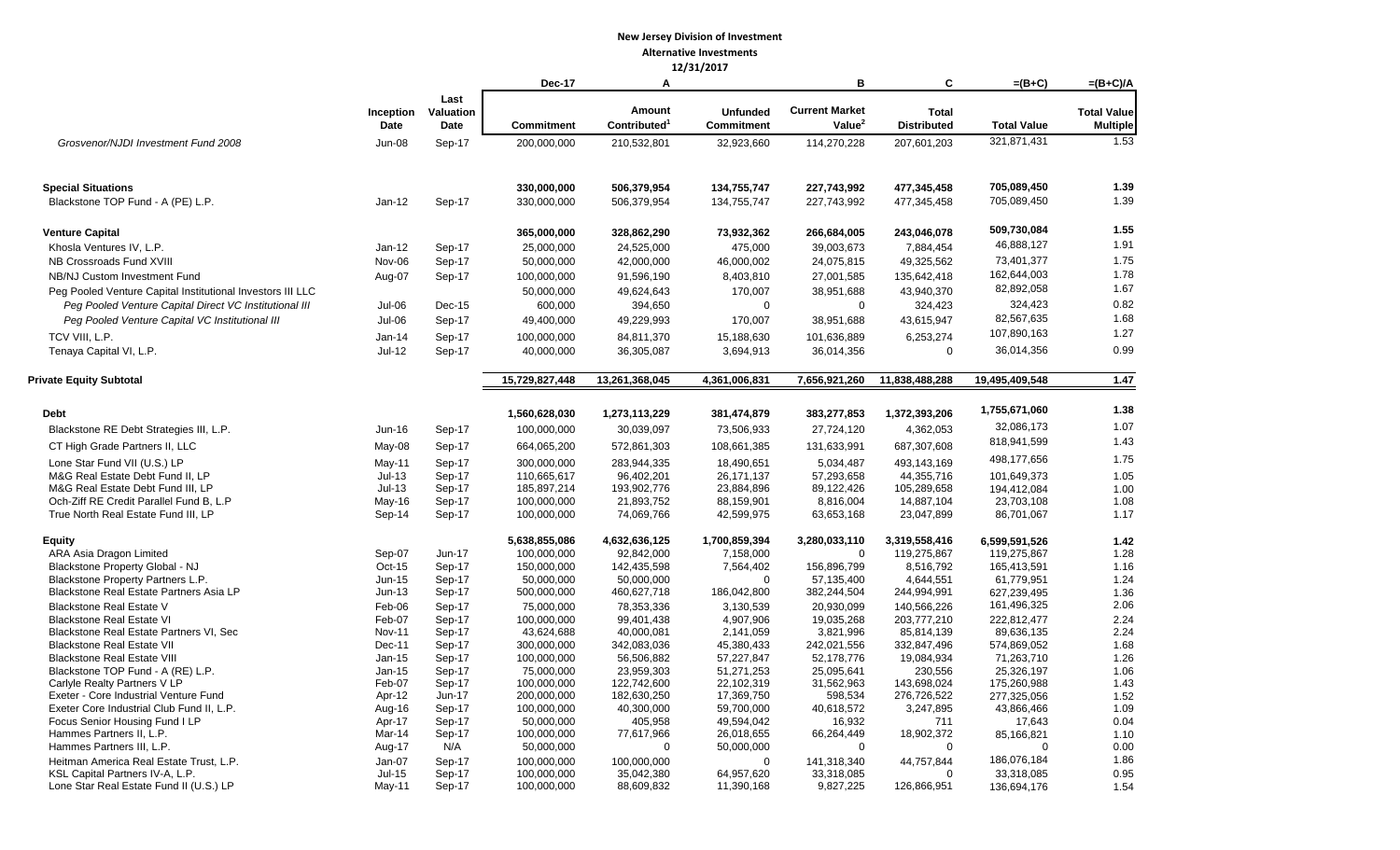## **New Jersey Division of Investment**

#### **Alternative Investments 12/31/2017**

|                                           |               |               |               |                          | 12/31/2017        |                       |                    |                    |                    |
|-------------------------------------------|---------------|---------------|---------------|--------------------------|-------------------|-----------------------|--------------------|--------------------|--------------------|
|                                           |               |               | <b>Dec-17</b> | А                        |                   | в                     | C                  | $=(B+C)$           | $=(B+C)/A$         |
|                                           |               | Last          |               |                          |                   |                       |                    |                    |                    |
|                                           | Inception     | Valuation     |               | Amount                   | <b>Unfunded</b>   | <b>Current Market</b> | <b>Total</b>       |                    | <b>Total Value</b> |
|                                           | Date          | Date          | Commitment    | Contributed <sup>1</sup> | <b>Commitment</b> | Value <sup>2</sup>    | <b>Distributed</b> | <b>Total Value</b> | <b>Multiple</b>    |
| Lubert Adler Real Estate Fund VI-B        | Feb-11        | Sep-17        | 100,000,000   | 95,000,000               | 16,614,909        | 23,439,225            | 144,586,758        | 168,025,982        | 1.77               |
|                                           |               |               |               |                          |                   |                       |                    | 66,055,838         | 1.21               |
| Meyer Bergman Euro Retail Partners II-TE  | $Jul-14$      | Sep-17        | 59,365,052    | 54,405,076               | 6,921,948         | 56,286,333            | 9,769,504          | 117,464,191        | 1.66               |
| NJDOI Core Plus Real Estate L.P.          | May-08        | $Jun-17$      | 81,500,000    | 70,582,173               | 19,788,473        | 17,200,396            | 100,263,795        |                    |                    |
| NJDOI Opp Real Estate L.P.                | May-08        | Sep-17        | 25,000,000    | 17,170,335               | 7,829,665         | 7,858,218             | 22,359,540         | 30,217,757         | 1.76               |
| Northwood Real Estate Co-Invest           | Dec-12        | Sep-17        | 75,000,000    | 52,819,568               | 51,627,852        | 41,116,389            | 29,447,420         | 70,563,809         | 1.34               |
| Northwood RE Partners L.P., (Series III)  | Dec-12        | Sep-17        | 75,000,000    | 82,601,330               | 28,488,999        | 78,022,319            | 36,098,605         | 114,120,924        | 1.38               |
| Northwood RE Partners L.P., (Series IV)   | <b>Nov-13</b> | Sep-17        | 200,000,000   | 206,920,526              | 67,461,628        | 194,638,580           | 74,382,154         | 269,020,734        | 1.30               |
| OZNJ Real Estate Opportunities, LP        | Mar-13        | <b>Nov-17</b> | 200,000,000   | 131,423,218              | 106,025,852       | 123,017,214           | 37,449,070         | 160,466,284        | 1.22               |
| Och-Ziff Real Estate Fund III. LP         | Aug-14        | Sep-17        | 100,000,000   | 46,634,958               | 65,351,978        | 37,695,748            | 20,495,976         | 58,191,724         | 1.25               |
| Perella Weinberg Real Estate Fund II LP   | $Jul-13$      | Sep-17        | 90,617,129    | 63,027,947               | 27,589,181        | 62,449,485            | 13,933,550         | 76,383,035         | 1.21               |
| Perella Weinberg Real Estate Fund III LP  | <b>Nov-15</b> | Sep-17        | 105,418,868   | 34,774,597               | 70,644,271        | 28,943,346            | 5,846,199          | 34,789,545         | 1.00               |
| <b>Prime Property Fund</b>                | Aug-07        | Sep-17        | 130,000,000   | 150,000,000              | $\Omega$          | 119,845,211           | 78,136,908         | 197,982,119        | 1.32               |
| PRISA II                                  | Jun-07        | Sep-17        | 60,000,000    | 100,000,000              | $\mathbf 0$       | 66,378,284            | 57,491,342         | 123,869,626        | 1.24               |
| PRISA Real Estate Separate Account        | Dec-06        | Sep-17        | 265,000,000   | 300,000,000              | $\mathbf 0$       | 228,014,704           | 155,976,534        | 383,991,238        | 1.28               |
| Prologis European Properties Fund II      | Sep-13        | Sep-17        | 183,329,350   | 183,329,350              | $\Omega$          | 224,666,976           | 46,408,494         | 271,075,470        | 1.48               |
| RE Capital Asia Partners III, L.P.        | Aug-12        | Sep-17        | 80,000,000    | 67,069,082               | 18,540,804        | 17,951,545            | 66,287,058         | 84,238,603         | 1.26               |
| RE Capital Asia Partners IV, L.P.         | Dec-14        | Sep-17        | 100,000,000   | 56,204,684               | 44,610,822        | 53,998,441            | 5,496,666          | 59,495,107         | 1.06               |
| <b>TGM Apartment Partners</b>             | Aug-15        | Sep-17        | 300,000,000   | 125, 127, 240            | 174,872,760       | 134,954,984           | 4,429,950          | 139,384,934        | 1.11               |
| TPG Real Estate Partners II, L.P.         | Sep-15        | Sep-17        | 125,000,000   | 84,377,558               | 54,682,541        | 60,289,595            | 52,160,719         | 112,450,314        | 1.33               |
| TPG/NJ (RE) Partnership, LP               | Feb-13        | Sep-17        | 225,000,000   | 167,674,669              | 84,995,148        | 187,401,722           | 98,848,053         | 286,249,776        | 1.71               |
| Tucker Development/Acquisition Fund       | Oct-07        | Sep-17        | 50,000,000    | 50,000,000               | $\Omega$          | 39,962,150            | $\Omega$           | 39,962,150         | 0.80               |
| Warburg Pincus Real Estate Fund I         | Sep-06        | Sep-17        | 100,000,000   | 95,833,333               | $\Omega$          | 29,539,633            | 124,485,125        | 154.024.758        | 1.61               |
| Westbrook Real Estate Fund VIII           | Feb-08        | Sep-17        | 100,000,000   | 110,980,414              | $\Omega$          | 20,118,384            | 135,716,430        | 155,834,814        | 1.40               |
| Westbrook VII                             | Jan-07        | Sep-17        | 40,000,000    | 40,000,000               | $\Omega$          | 12,653,795            | 40,290,913         | 52,944,708         | 1.32               |
| Wheelock SREF NJ CO-Invest Feeder, LP     | <b>Nov-12</b> | N/A           | 50,000,000    | 26,305                   | 49,973,695        | $\Omega$              | $\Omega$           | $\Omega$           | 0.00               |
| Wheelock Street Real Estate Fund, L.P.    | Dec-11        | Sep-17        | 100,000,000   | 96,274,787               | 18,620,096        | 20,561,091            | 154,809,296        | 175,370,387        | 1.82               |
| Wheelock Street Real Estate Fund II, L.P. | Apr-14        | Sep-17        | 125,000,000   | 101,317,491              | 35,765,085        | 96,601,525            | 30,435,278         | 127,036,803        | 1.25               |
| Wheelock Street Real Estate Fund V, L.P   | Aug-16        | Sep-17        | 100,000,000   | 15,503,107               | 84,496,893        | 13,542,677            | 0                  | 13,542,677         | 0.87               |
| Real Estate Subtotal                      |               |               | 7,199,483,117 | 5,905,749,354            | 2,082,334,273     | 3,663,310,963         | 4,691,951,623      | 8,355,262,586      | 1.41               |
|                                           |               |               |               |                          |                   |                       |                    |                    |                    |
| <b>Absolute Return</b>                    |               |               | 1,010,000,000 | 865,000,000              | 145,000,000       | 579,544,050           | 333,706,215        | 913,250,265        | 1.06               |
| <b>Aspect Core Trend Fund</b>             | Dec-17        | Dec-17        | 200,000,000   | 100,000,000              | 100,000,000       | 100,000,000           | $\mathbf 0$        | 100,000,000        | 1.00               |
| Brevan Howard Fund Limited                | <b>Nov-11</b> | Aug-17        | 300,000,000   | 300,000,000              | $\overline{0}$    | $\Omega$              | 308,706,215        | 308,706,215        | 1.03               |
| Iguazu Partners, L.P.                     | $Dec-13$      | <b>Nov-17</b> | 150,000,000   | 105,000,000              | 45,000,000        | 126,794,745           | $\Omega$           | 126,794,745        | 1.21               |
| MKP Opportunity Partners, L.P.            | Sep-12        | Nov-17        | 360,000,000   | 360,000,000              | $\mathbf{0}$      | 352,749,305           | 25,000,000         | 377,749,305        | 1.05               |
| <b>Credit</b>                             |               |               | 2,050,000,000 | 1,925,000,000            | 125,000,000       | 1,576,591,289         | 900,952,922        | 2,477,544,211      | 1.29               |
| Canyon Value Realization Fund             | Jun-07        | Sep-17        | 75,000,000    | 75,000,000               | $\mathbf 0$       | $\Omega$              | 137,980,812        | 137,980,812        | 1.84               |
| Canyon Balanced Fund                      | Jul-11        | Sep-17        | 125,000,000   | 125,000,000              | $\mathbf 0$       | $\Omega$              | 187,572,735        | 187,572,735        | 1.50               |
| Claren Road Credit Master Fund, Ltd.      | Jun-12        | <b>Nov-17</b> | 250,000,000   | 250,000,000              | $\Omega$          | 1,214,452             | 218,821,826        | 220,036,279        | 0.88               |
|                                           |               |               |               |                          |                   |                       |                    | 454,275,900        | 1.51               |
| Chatham Fund, LP                          | Dec-14        | <b>Nov-17</b> | 300,000,000   | 300,000,000              |                   | 454,275,900           |                    |                    |                    |
| GSO Credit Partners - A, L.P.             | Mar-12        | $Oct-17$      | 600,000,000   | 475,000,000              | 125,000,000       | 681,915,700           | $\Omega$           | 681,915,700        | 1.44               |
| GSO Special Situations Fund, L.P.         | Feb-12        | Oct-17        | 100,000,000   | 100,000,000              | 0                 | 62,407,551            | 62,618,234         | 125,025,784        | 1.25               |
| Lazard Rathmore Fund, Ltd.                | Aug-12        | Jun-16        | 150,000,000   | 150,000,000              | 0                 | 0                     | 164,757,924        | 164,757,924        | 1.10               |
| Regiment Capital Ltd. Fund                | Dec-11        | <b>Nov-17</b> | 150,000,000   | 150,000,000              | 0                 | 5,890,686             | 129,201,392        | 135,092,078        | 0.90               |
| Solus Opportunities Fund 3, LP            | Apr-14        | <b>Nov-17</b> | 300,000,000   | 300,000,000              | 0                 | 370,887,000           | 0                  | 370,887,000        | 1.24               |
| <b>Distressed</b>                         |               |               | 350,000,000   | 450,000,000              | 0                 | 159,722,471           | 508,919,617        | 668,642,089        | 1.49               |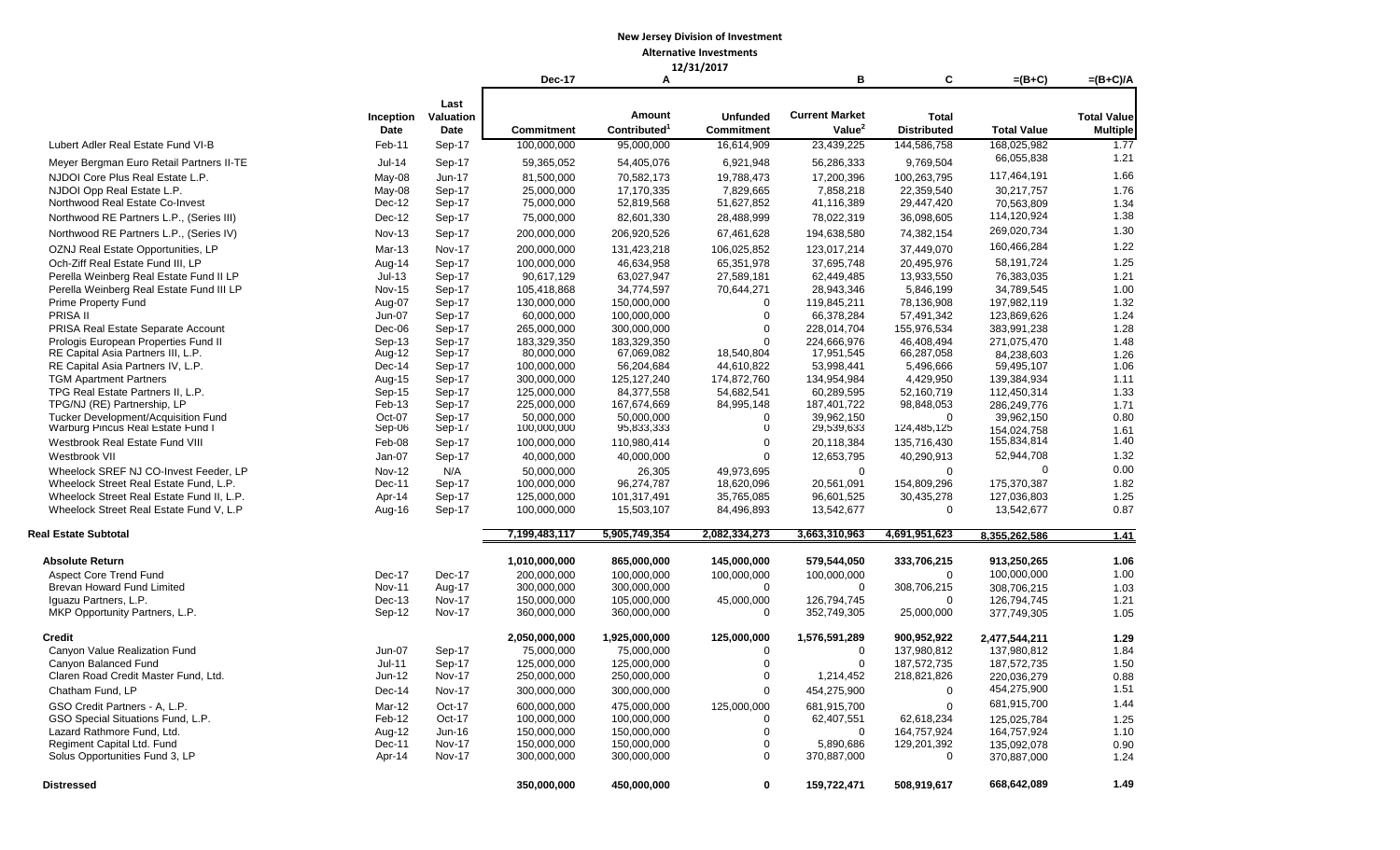|                                                                   |                    |                         | <b>Dec-17</b>              | Α                                  |                                      | B                                           | C                                  | $=(B+C)$                   | $=(B+C)/A$              |
|-------------------------------------------------------------------|--------------------|-------------------------|----------------------------|------------------------------------|--------------------------------------|---------------------------------------------|------------------------------------|----------------------------|-------------------------|
|                                                                   |                    | Last                    |                            |                                    |                                      |                                             |                                    |                            |                         |
|                                                                   | Inception<br>Date  | Valuation               | <b>Commitment</b>          | Amount<br>Contributed <sup>1</sup> | <b>Unfunded</b><br><b>Commitment</b> | <b>Current Market</b><br>Value <sup>2</sup> | <b>Total</b><br><b>Distributed</b> | <b>Total Value</b>         | <b>Total Value</b>      |
| Centerbridge Credit Partners                                      | Oct-07             | Date<br>Nov-17          | 200,000,000                | 200,000,000                        | $\mathbf 0$                          | 140,321,210                                 | 177,721,901                        | 318,043,111                | <b>Multiple</b><br>1.59 |
| <b>King Street Capital</b>                                        | Feb-07             | <b>Nov-17</b>           | 150,000,000                | 150,000,000                        | $\mathbf 0$                          | 18,102,181                                  | 228.572.520                        | 246,674,701                | 1.64                    |
| Marathon Special Opp Fund, LTD                                    | <b>Jul-08</b>      | <b>Nov-17</b>           | $\Omega$                   | 100,000,000                        | $\mathbf 0$                          | 1,299,080                                   | 102,625,196                        | 103,924,277                | 1.04                    |
|                                                                   |                    |                         |                            |                                    |                                      |                                             |                                    |                            |                         |
| <b>Equity Long/ Short</b>                                         |                    |                         | 1,275,000,000              | 1,000,314,183                      | 50,000,000                           | 364,010,992                                 | 944,894,157                        | 1,308,905,149              | 1.31                    |
| Bay Pond Partners, L.P.                                           | Apr-12             | Sep-17                  | 200,000,000                | 200,000,000                        | $\mathbf 0$                          | $\Omega$                                    | 243,858,549                        | 243,858,549                | 1.22                    |
| Cadian Fund, L.P.                                                 | $May-12$           | <b>Nov-17</b>           | 100,000,000                | 100,000,000                        | $\mathbf 0$                          | 83,264,996                                  | 61,477,411                         | 144,742,407                | 1.45                    |
| Omega Overseas Partners Ltd. Class-B                              | Jan-07             | Apr-17                  | 225,000,000                | 150,000,000                        | $\Omega$                             | $\Omega$                                    | 214,459,319                        | 214,459,319                | 1.43                    |
| Scopia PX, LLC                                                    | $Jan-13$           | Nov-17                  | 250,000,000                | 250,000,000                        | $\mathbf 0$                          | 274,453,750                                 | $\Omega$                           | 274,453,750                | 1.10                    |
| ValueAct Capital Partners II, L.P.                                | <b>Nov-11</b>      | Dec-16                  | 150,000,000                | 150,000,000                        | $\mathbf 0$                          | $\Omega$                                    | 272,834,499                        | 272,834,499                | 1.82                    |
| ValueAct Co-Invest International LP                               | $Jun-13$           | Dec-16                  | 200,000,000                | 50,314,183                         | $\Omega$                             | $\Omega$                                    | 36,230,431                         | 36,230,431                 | 0.72                    |
| Visium Balanced Offshore Fund, Ltd                                | Aug-12             | Jun-17                  | 150,000,000                | 100,000,000                        | 50,000,000                           | 6,292,246                                   | 116,033,948                        | 122,326,194                | 1.22                    |
| <b>Event Driven</b>                                               |                    |                         | 1,400,000,000              | 1,841,513,721                      | 138,090,231                          | 1,058,085,200                               | 1,307,381,876                      | 2,365,467,076              | 1.28                    |
| Cevian Capital II, L.P.                                           | Apr-12             | Nov-17                  | 150,000,000                | 150,000,000                        | $\overline{0}$                       | 197,979,737                                 | 28,627,680                         | 226,607,417                | 1.51                    |
| Davidson Kempner Institutional Partners, L.P                      | Dec-06             | Nov-17                  | 150,000,000                | 150,000,000                        | $\mathbf 0$                          | 263,664,450                                 | $\mathbf 0$                        | 263,664,450                | 1.76                    |
|                                                                   |                    |                         |                            |                                    | $\mathbf 0$                          |                                             | $\Omega$                           | 262,088,800                | 1.31                    |
| Elliott Associates, L.P.<br>JANA Strategic Investment Fund II, LP | Apr-12<br>$Jun-13$ | Sep-17<br><b>Nov-17</b> | 200,000,000<br>300,000,000 | 200,000,000<br>741,513,721         | 138,090,231                          | 262,088,800<br>172,527,782                  | 610,385,694                        |                            | 1.06                    |
| Pershing Square LP                                                | Apr-10             | Nov-17                  | 200,000,000                | 200,000,000                        | $\mathbf 0$                          | 47,083,460                                  | 238,533,197                        | 782,913,477<br>285,616,657 | 1.43                    |
|                                                                   |                    |                         |                            |                                    |                                      |                                             |                                    | 143, 161, 971              | 1.15                    |
| Starboard Leaders Fund LP                                         | Mar-14             | <b>Nov-17</b>           | 125,000,000                | 125,000,000                        | $\mathbf 0$                          | 114,740,971                                 | 28,421,000                         |                            |                         |
| Starboard Value and Opportunity LP                                | Mar-14             | Jul-17                  | 75,000,000                 | 75,000,000                         | $\mathbf 0$                          | $\mathbf 0$                                 | 86,945,597                         | 86,945,597                 | 1.16                    |
| Third Point Offshore Fund, LTD.                                   | Apr-11             | Nov-16                  | 100,000,000                | 100,000,000                        | $\mathbf 0$                          | $\mathbf 0$                                 | 153,652,162                        | 153,652,162                | 1.54                    |
| York Capital Management, LP                                       | Feb-07             | Feb-17                  | 100,000,000                | 100,000,000                        | $\Omega$                             | $\Omega$                                    | 160,816,546                        | 160,816,546                | 1.61                    |
| <b>Fund of Funds</b>                                              |                    |                         | 2,210,000,000              | 2,151,258,928                      | 58,741,072                           | 1,305,234,114                               | 1,608,687,457                      | 2,913,921,571              | 1.35                    |
| AIMS/NJ Multi-Strategy Portfolio, LLC                             | Aug-06             | <b>Nov-17</b>           | 550,000,000                | 550,000,000                        | $\mathbf 0$                          | 397,325,461                                 | 391,571,514                        | 788,896,975                | 1.43                    |
| Arden Garden State NJ Fund LP.                                    | Jun-06             | Nov-17                  | 500,000,000                | 500,000,000                        | $\mathbf 0$                          | 6,000,200                                   | 553,685,853                        | 559,686,053                | 1.12                    |
| Protege Partners, LP                                              | <b>Jun-07</b>      | Oct-17                  | 150,000,000                | 150,000,000                        | $\mathbf 0$                          | 8,083,911                                   | 180,000,000                        | 188,083,911                | 1.25                    |
| Woodley Park NJ, L.P.                                             | Aug-06             | Sep-17                  | 810,000,000                | 751,258,928                        | 58,741,072                           | 823,196,540                                 | 354,590,586                        | 1,177,787,126              | 1.57                    |
| Reservoir Strategic Partners Fund, LP                             | Jul-11             | <b>Nov-17</b>           | 200,000,000                | 200,000,000                        | $\mathbf 0$                          | 70,628,002                                  | 128,839,504                        | 199,467,506                | 1.00                    |
| <b>Global Macro</b>                                               |                    |                         | 550,000,000                | 550,000,000                        | $\mathbf 0$                          | 586,027,225                                 | 25,000,000                         | 611,027,225                | 1.11                    |
| Lynx Common (Bermuda) Ltd.                                        | Mar-11             | Nov-17                  | 200,000,000                | 200,000,000                        | $\mathbf 0$                          | 179,644,675                                 | 25,000,000                         | 204,644,675                | 1.02                    |
| Winton Futures Fund                                               | Jan-11             | <b>Nov-17</b>           | 350,000,000                | 350,000,000                        | $\mathbf 0$                          | 406,382,550                                 | $\mathbf 0$                        | 406,382,550                | 1.16                    |
|                                                                   |                    |                         |                            |                                    |                                      |                                             |                                    |                            |                         |
| <b>Multi-Strategy</b>                                             |                    |                         | 1,000,000,000              | 1,025,000,000                      | 125,000,000                          | 498,045,052                                 | 692,857,421                        | 1,190,902,473              | 1.16                    |
| AG Garden Partners, LP                                            | Mar-06             | Nov-17                  | $\Omega$                   | 150,000,000                        | $\mathbf 0$                          | 2,390,677                                   | 158,771,000                        | 161,161,677                | 1.07                    |
| Farallon Capital Inst. Partners, L.P.                             | Jun-07             | <b>Nov-17</b>           | 150,000,000                | 150,000,000                        | $\overline{0}$                       | 4,316,719                                   | 168,133,394                        | 172,450,113                | 1.15                    |
| Laurion Capital Global Markets Fund                               | $Sep-15$           | Jun-16                  | 100,000,000                | 100,000,000                        | $\mathbf 0$                          | $\Omega$                                    | 93,736,127                         | 93,736,127                 | 0.94                    |
| Laurion Capital Ltd.                                              | $Jul-15$           | <b>Nov-17</b>           | 100,000,000                | 100,000,000                        | $\mathbf 0$                          | 107,138,900                                 | $\mathbf 0$                        | 107,138,900                | 1.07                    |
| OZ Domestic Partners II, Ltd.                                     | Jun-06             | Nov-17                  | 150,000,000                | 150,000,000                        | $\mathbf 0$                          | 8,025,381                                   | 272,216,900                        | 280,242,281                | 1.87                    |
| SONJ FAIR, L.P.                                                   | Aug-17             | Nov-17                  | 500,000,000                | 375,000,000                        | 125,000,000                          | 376, 173, 375                               | $\mathbf 0$                        | 376, 173, 375              | 1.00                    |
| Hedge Fund Subtotal                                               |                    |                         | 9,845,000,000              | 9,808,086,832                      | 641,831,303                          | 6,127,260,392                               | 6,322,399,665                      | 12,449,660,058             | 1.27                    |
|                                                                   |                    |                         |                            |                                    |                                      |                                             |                                    |                            |                         |
| Aether Real Assets III Surplus, LP                                | Nov-13             | Sep-17                  | 100,000,000                | 87,228,542                         | 14,140,225                           | 116,063,650                                 | 1,368,767                          | 117,432,417                | 1.35                    |
| Aether Real Assets III, LP                                        | <b>Nov-13</b>      | Sep-17                  | 30,000,000                 | 22,474,672                         | 8,545,795                            | 27,527,606                                  | 1,020,467                          | 28,548,073                 | 1.27                    |
| Blackstone Energy Partners, L.P.                                  | Mar-12             | Sep-17                  | 150,000,000                | 181,256,083                        | 14,559,992                           | 135,736,201                                 | 109,081,871                        | 244,818,072                | 1.35                    |
| Blackstone Energy Partners II, L.P.                               | May-15             | Sep-17                  | 80,000,000                 | 35,278,389                         | 45,085,155                           | 39,606,423                                  | 699,958                            | 40,306,381                 | 1.14                    |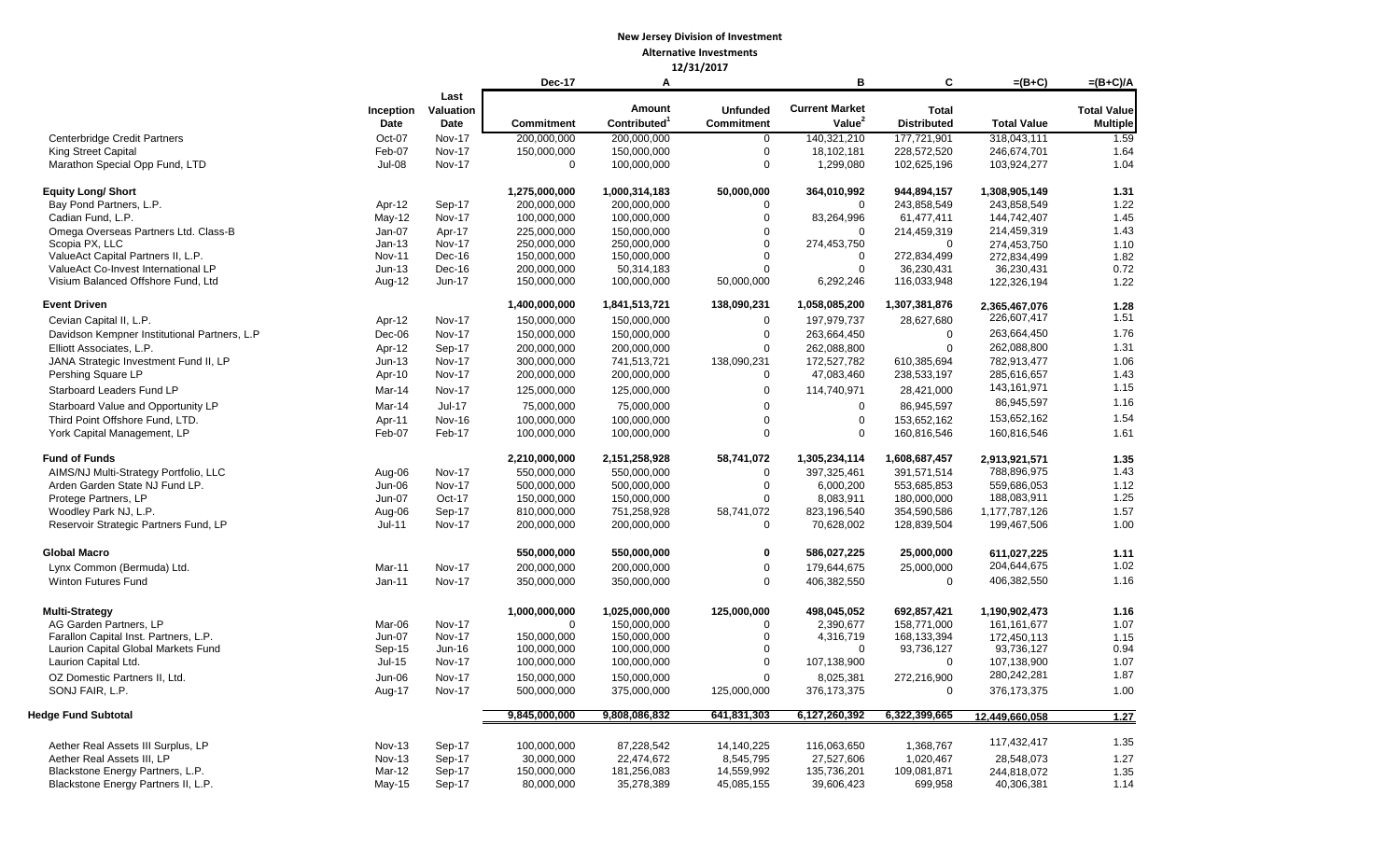|                                         |               |                          | ,,             |                    |                   |                                             |                    |                    |                    |
|-----------------------------------------|---------------|--------------------------|----------------|--------------------|-------------------|---------------------------------------------|--------------------|--------------------|--------------------|
|                                         |               |                          | <b>Dec-17</b>  | А                  |                   | в                                           | C                  | $=(B+C)$           | $=(B+C)/A$         |
|                                         | Inception     | Last<br><b>Valuation</b> |                | Amount             | <b>Unfunded</b>   | <b>Current Market</b><br>Value <sup>2</sup> | <b>Total</b>       |                    | <b>Total Value</b> |
|                                         | <b>Date</b>   | Date                     | Commitment     | <b>Contributed</b> | <b>Commitment</b> |                                             | <b>Distributed</b> | <b>Total Value</b> | <b>Multiple</b>    |
| <b>Blackstone Resources Select Fund</b> | Aug-11        | Oct-17                   | 250,000,000    | 250,000,000        |                   | 0                                           | 133,688,116        | 133,688,116        | 0.53               |
| Blackstone TOP Fund - A, L.P.           | $Jul-12$      | Sep-17                   | 620,093,499    | 777,593,805        | 50,664,582        | 545,971,293                                 | 349,963,923        | 895,935,216        | 1.15               |
| Brookfield Capital Partners IV, L.P.    | $May-16$      | Sep-17                   | 150,000,000    | 88,710,316         | 72,847,432        | 111,327,295                                 | 15,173,456         | 126,500,751        | 1.43               |
| BX NJ Co-Invest, L.P.                   | Aug-12        | Sep-17                   | 21,163,690     | 21,163,690         |                   | 48,106,472                                  | 22,667,824         | 70,774,296         | 3.34               |
| Gresham Commodity Fund (ETAP)           | Feb-08        | $Jan-17$                 | 200,000,000    | 200,000,000        |                   |                                             | 98,949,810         | 98,949,810         | 0.49               |
| Gresham Commodity Fund (TAP)            | Nov-07        | $Jan-17$                 | 200,000,000    | 200,000,000        |                   |                                             | 134,421,962        | 134,421,962        | 0.67               |
| GSO Energy Partners - A, L.P.           | Mar-12        | Sep-17                   | 650,000,000    | 687,277,210        | 206,808,084       | 500,190,063                                 | 244,085,294        | 744,275,357        | 1.08               |
| Hitecvision VII, L.P.                   | Apr-14        | Sep-17                   | 100,000,000    | 50,617,391         | 49,382,609        | 52,014,785                                  |                    | 52,014,785         | 1.03               |
| NJ/HV Resource Opportunities, L.P.      | Jun-15        | Sep-17                   | 150,000,000    | 88,229,633         | 65,742,186        | 100,105,253                                 | 3,971,819          | 104,077,072        | 1.18               |
| OZ Energy Partners Parallel B, L.P.     | May-16        | Sep-17                   | 100,000,000    | 19,629,196         | 94,985,165        | 11,796,801                                  | 15,125,338         | 26,922,140         | 1.37               |
| OZNJ Real Asset Opportunities, LP       | Mar-13        | Nov-17                   | 200,000,000    | 188,640,052        | 71,704,946        | 155,058,050                                 | 60,344,998         | 215,403,048        | 1.14               |
| Woodley Park NJ, L.P.                   | May-11        | Sep-17                   | 135,000,000    | 135,000,000        |                   |                                             | 89,569,359         | 89,569,359         | 0.66               |
| <b>Sheridan Production Partners I</b>   | Aug-07        | Sep-17                   | 50,000,000     | 60,525,000         |                   | 33,476,999                                  | 43,625,000         | 77,101,999         | 1.27               |
| Sheridan Production Partners II-B, L.P  | Nov-10        | Sep-17                   | 100,000,000    | 103,500,000        |                   | 50,219,960                                  | 7,000,000          | 57,219,960         | 0.55               |
| Stonepeak Infrastructure Fund III LP    | <b>Nov-17</b> | N/A                      | 125,000,000    |                    | 125,000,000       |                                             |                    |                    | 0.00               |
| Tenaska Power Fund II, L.P.             | Sep-08        | Sep-17                   | 100,000,000    | 90,668,066         | 14,146,156        | 2,547,449                                   | 82,826,844         | 85,374,293         | 0.94               |
| Warburg Pincus Energy, L.P.             | May-14        | Sep-17                   | 100,000,000    | 59,100,000         | 40,900,000        | 54,314,205                                  | 4,690,710          | 59,004,916         | 1.00               |
| <b>Real Assets Subtotal</b>             |               |                          | 3,611,257,189  | 3,346,892,044      | 874,512,327       | 1,984,062,506                               | 1,418,275,517      | 3,402,338,022      | 1.02               |
|                                         |               |                          |                |                    |                   |                                             |                    |                    |                    |
| <b>Grand Total</b>                      |               |                          | 36,385,567,754 | 32,322,096,275     | 7,959,684,735     | 19,431,555,121                              | 24,271,115,093     | 43,702,670,214     | 1.35               |

1. Amount Contributed does not include adjustment for portion of total distributions that are recallable. Contributions does include return of unused funded capital.

2. Total distributed include recallable portion of proceeds.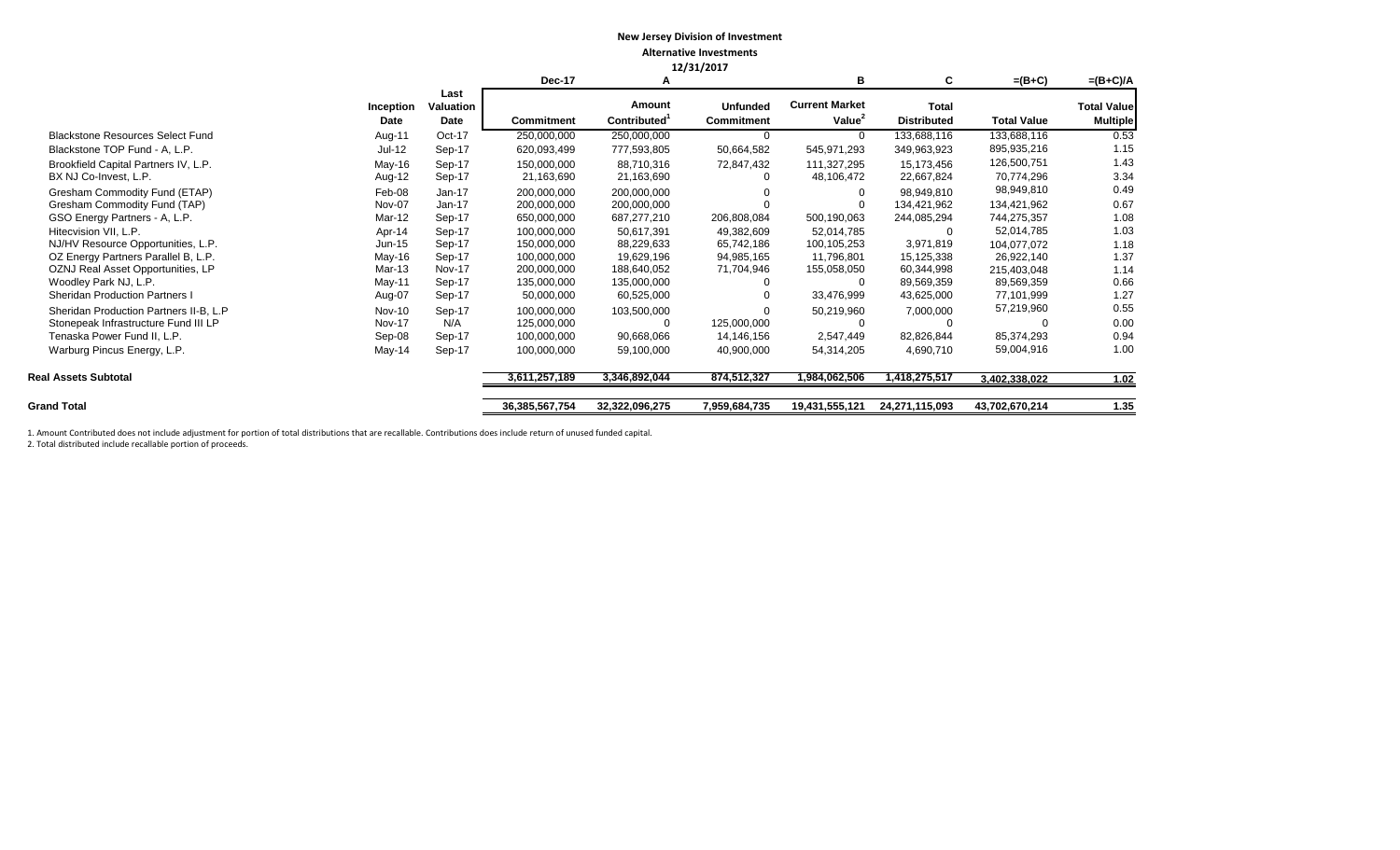#### **New Jersey Division of Investment Global Diversified Credit 12/31/17**

#### **Global Diversified Credit as-of December 31, 2017**

Presents underlying fund level information including the Portfolio's original commitments, funded amounts to date, remaining commitments and the distributions to date.

|                                             |                       |                           |                   | А                                  |                                      | в                     | C                                    | $=(B+C)$           | $=(B+C)/A$                            |
|---------------------------------------------|-----------------------|---------------------------|-------------------|------------------------------------|--------------------------------------|-----------------------|--------------------------------------|--------------------|---------------------------------------|
|                                             | <b>Inception Date</b> | Last<br>Valuation<br>Date | <b>Commitment</b> | Amount<br>Contributed <sup>1</sup> | <b>Unfunded</b><br><b>Commitment</b> | <b>Current Market</b> | Value <sup>2</sup> Total Distributed | <b>Total Value</b> | <b>Total Value</b><br><b>Multiple</b> |
| <b>BlackRock Credit Investors</b>           | Oct-07                | $Jun-16$                  | 400,000,000       | 400,000,000                        |                                      |                       | 383,224,897                          | 383,224,897        | 0.96                                  |
| <b>BlackRock Credit Investors Co-Invest</b> | Oct-09                | $Jun-16$                  | 144,000,000       | 144,000,000                        |                                      |                       | 262,082,589                          | 262,082,589        | 1.82                                  |
| Blackstone TORO Fund - A L.P.               | Apr-16                | Sep-17                    | 250,000,000       | 217,664,949                        | 32,335,051                           | 241,861,455           | $\Omega$                             | 241,861,455        | 1.11                                  |
| Cerberus NJ Credit Opportunities Fund, L.P. | Apr-12                | Oct-17                    | 300,000,000       | 321,268,657                        | 86,194,030                           | 352,006,018           | 107,462,687                          | 459,468,704        | 1.43                                  |
| Crayhill NJ Fund, LP                        | May-17                | Sep-17                    | 150,000,000       | 60,863,229                         | 89,136,771                           | 59,616,567            | 0                                    | 59,616,567         | 0.98                                  |
| Golden Tree Opportunities LP-Class D        | Sep-07                | Oct-17                    | 250,000,000       | 249,500,000                        | 500,000                              | 531,711,163           | 4,676,086                            | 536,387,249        | 2.15                                  |
| Knight TAO, L.P.                            | $Oct-14$              | Sep-17                    | 700,000,000       | 397,778,648                        | 302,221,352                          | 418,122,952           | 35,150,699                           | 453,273,651        | 1.14                                  |
| Knight/TPG NPL - C, L.P.                    | Mar-12                | Sep-17                    | 70,382,674        | 78,556,376                         | 5,000,000                            | 19,839,410            | 99,640,104                           | 119,479,514        | 1.52                                  |
| Knight/TPG NPL - R, L.P.                    | Mar-12                | Sep-17                    | 59,054,236        | 55,554,236                         | 3,500,000                            | 4,876,553             | 78,569,581                           | 83,446,134         | 1.50                                  |
| NJ/TCW Direct Lending LLC                   | Feb-16                | Sep-17                    | 150,000,000       | 78,804,000                         | 74,685,750                           | 75,743,763            | 5,643,000                            | 81,386,763         | 1.03                                  |
| Owl Rock Capital Corporation                | Sep-16                | Sep-17                    | 400,000,000       | 128,521,083                        | 271,478,917                          | 135,921,712           | 13                                   | 135,921,725        | 1.06                                  |
| Owl Rock Capital Holdings LLC               | Sep-16                | Jun-17                    | 1,679,674         | 1,679,674                          | 0                                    | 12,067,504            | 32,500                               | 12,100,004         | 7.20                                  |
| OZSC, LP                                    | Apr-10                | <b>Nov-17</b>             | 250,000,000       | 291,031,826                        | 349,650,290                          | 579,664,622           | 431,567,096                          | 1,011,231,719      | 3.47                                  |
| OZSC II, LP                                 | Mar-13                | <b>Nov-17</b>             | 650,000,000       | 557,667,925                        | 154,067,736                          | 656,237,904           | 61,735,661                           | 717,973,565        | 1.29                                  |
| OZNJ Private Opportunities LP               | Mar-13                | <b>Nov-17</b>             | 500,000,000       | 788,299,826                        | 99,780,796                           | 485,591,524           | 378,607,587                          | 864,199,111        | 1.10                                  |
| <b>TCW Direct Lending LLC</b>               | Mar-15                | Sep-17                    | 150,000,000       | 126,970,726                        | 30,544,287                           | 93,463,431            | 43,350,486                           | 136,813,917        | 1.08                                  |
| TPG Opportunities Partners III (A), LP      | Apr-14                | Sep-17                    | 100,000,000       | 51,104,935                         | 57,133,792                           | 52,039,779            | 8,625,890                            | 60,665,669         | 1.19                                  |
| Total                                       |                       |                           | 4,525,116,584     | 3,949,266,089                      | 1,556,228,773                        | 3,718,764,359         | 1,900,368,875                        | 5,619,133,234      | 1.42                                  |

1. Amount Contributed does not include adjustment for portion of total distributions that are recallable. Contributions does include return of unused funded capital.

2. Total distributed include recallable portion of proceeds.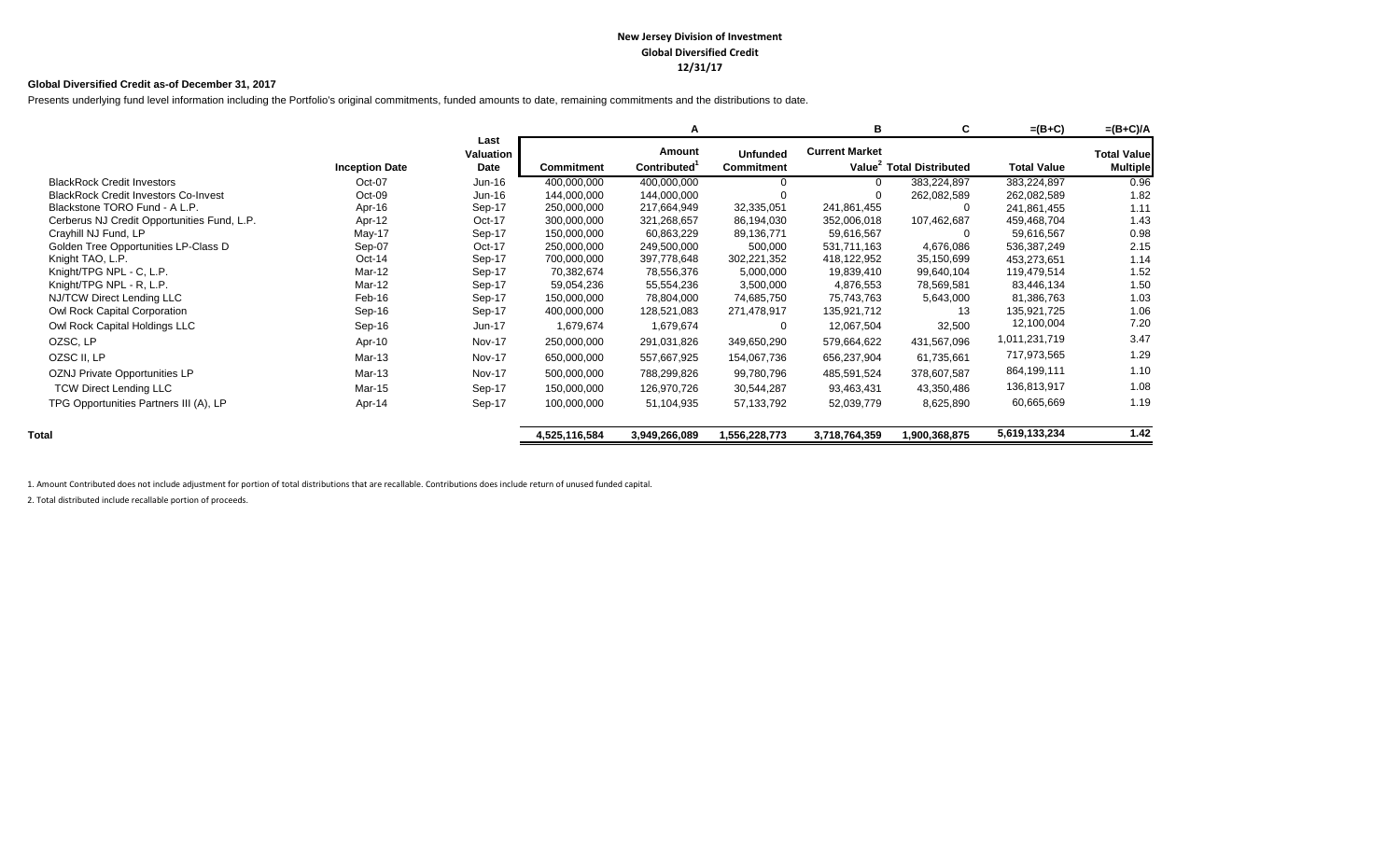# **New Jersey Division of Investment Opportunistic Investments**

# **12/31/17 Opportunistic Investments as of December 31, 2017**

Presents underlying fund level information including the Portfolio's original commitments, funded amounts to date, remaining commitments and the distributions to date.

|                             |               |        |             |             |             |             |             | $=(B+C)$    | $=(B+C)/A$ |
|-----------------------------|---------------|--------|-------------|-------------|-------------|-------------|-------------|-------------|------------|
| Dyal NJ Investors, L.P.     | $Oct-12$      | Sep-17 | 200,000,000 | 200,533,952 | 26,041,188  | 152,930,885 | 100,571,549 | 253,502,434 | 1.26       |
| Dyal II NJ Investors, L.P.  | <b>Jul-14</b> | Sep-17 | 250,000,000 | 122,685,578 | 135,883,578 | 108,771,716 | 24,556,918  | 133,328,634 | 1.09       |
| Dyal III NJ Investors, L.P. | Aug-17        | Aug-17 | 100,000,000 | 24,769,252  | 75,230,748  | 24,693,614  | 75,638      | 24,769,252  | 1.00       |
| Dyal III US Investors LP    | $Dec-15$      | Sep-17 | 200,000,000 | 64.646.817  | 146,550,369 | 78.446.371  | 16.987.741  | 95,434,112  | 1.48       |
| Total                       |               |        | 750,000,000 | 412.635.598 | 383.705.883 | 364.842.587 | 142.191.845 | 507.034.432 | 1.23       |

1. Amount Contributed does not include adjustment for portion of total distributions that are recallable. Contributions does include return of unused funded capital.

2. Total distributed include recallable portion of proceeds.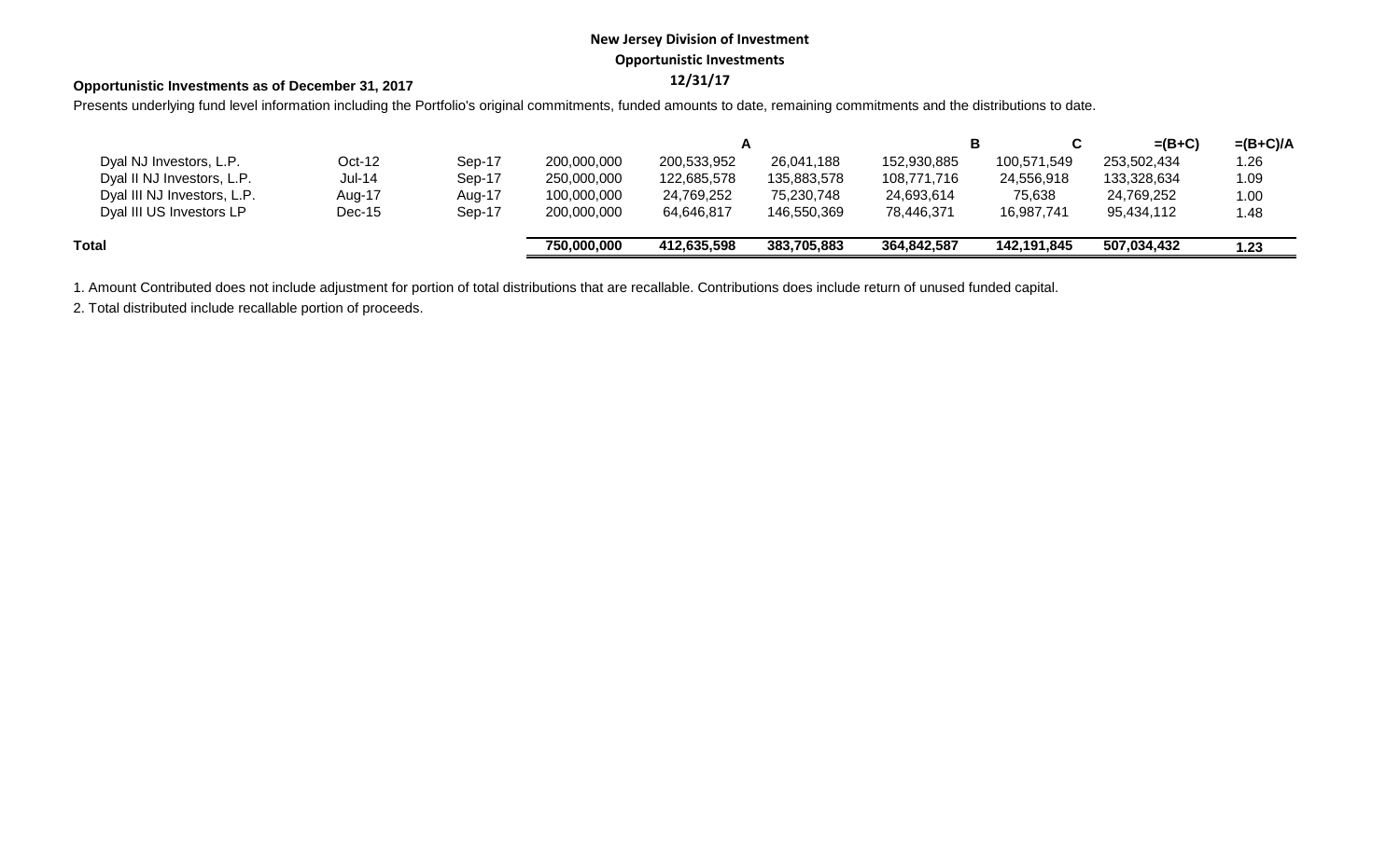|                            |                                                                | <b>Transfers between Common and Pension Funds</b>                   |                                                    |                                                     |
|----------------------------|----------------------------------------------------------------|---------------------------------------------------------------------|----------------------------------------------------|-----------------------------------------------------|
|                            | Contributions to Common Funds from Pension Funds for the Month | December, 2017                                                      |                                                    |                                                     |
| Date                       | <b>Withdrawal Amount</b>                                       | Contribution<br>From<br>Amount<br>Pension Fund(s)<br>Not Applicable |                                                    | To<br>Common Fund(s)                                |
|                            | \$                                                             |                                                                     | \$                                                 |                                                     |
|                            | Withdrawals from Common Funds to Pension Funds for the Month   |                                                                     |                                                    |                                                     |
| Date                       | <b>Withdrawal Amount</b>                                       | From<br>Common Fund(s)                                              | Contribution<br>Amount                             | To<br>Pension Fund(s)                               |
| 12/7/2017                  | 71,000,000.00<br>\$                                            | L                                                                   | 55,223,800.00<br>\$<br>14,924,200.00<br>852,000.00 | <b>TPA</b><br><b>PERS</b><br>P&F                    |
|                            | 71,000,000.00                                                  |                                                                     | 71,000,000.00                                      |                                                     |
| 12/27/2017                 | 250,000,000.00<br>\$                                           | D                                                                   | \$<br>101,250,000.00<br>121,250,000.00             | <b>JRS</b><br>P&F<br><b>PERS</b>                    |
|                            |                                                                |                                                                     |                                                    | <b>SPRS</b>                                         |
|                            | 250,000,000.00                                                 |                                                                     | 27,500,000.00<br>\$250,000,000.00                  | <b>TPA</b>                                          |
|                            | Transfers between Common and Pension Funds, Summarized         |                                                                     |                                                    |                                                     |
| December, 2017             |                                                                |                                                                     |                                                    | Fiscal Year to Date 2018                            |
| Pension Fund               | Net Amount<br>Into (Out of)<br><b>Pension Funds</b>            |                                                                     | Pension Fund                                       | Net Amount<br>Into (Out of)<br><b>Pension Funds</b> |
| <b>JRS</b><br>P&F          | \$<br>102,102,000.00<br>\$                                     |                                                                     | <b>JRS</b><br>P&F                                  | \$<br>11,580,000.00<br>\$<br>893,796,000.00         |
| <b>PERS</b><br><b>SPRS</b> | 136,174,200.00<br>Ş<br>\$                                      |                                                                     | <b>PERS</b><br><b>SPRS</b>                         | \$<br>1,238,139,600.00<br>\$<br>61,170,000.00       |
| <b>TPA</b>                 | \$<br>82,723,800.00                                            |                                                                     | <b>TPA</b>                                         | \$<br>1,468,314,400.00                              |
|                            | 321,000,000.00                                                 |                                                                     |                                                    | \$<br>3,673,000,000.00                              |
|                            |                                                                |                                                                     |                                                    |                                                     |

The FY18 2nd Quarter Appropriation Payment was distributed on 12/26/2017 for \$377,030,750.00. The payment was directly applied to the following Pension Funds:

| SPRS: \$ 18,026,000.00 |               | 5,816,500.00   | JRS: \$ |
|------------------------|---------------|----------------|---------|
| 180,307,500.00         | TPA:          | 59.861.500.00  | P&F:    |
| 81.250.00              | CONSOL'D P&F: | 112.938.000.00 | PERS:   |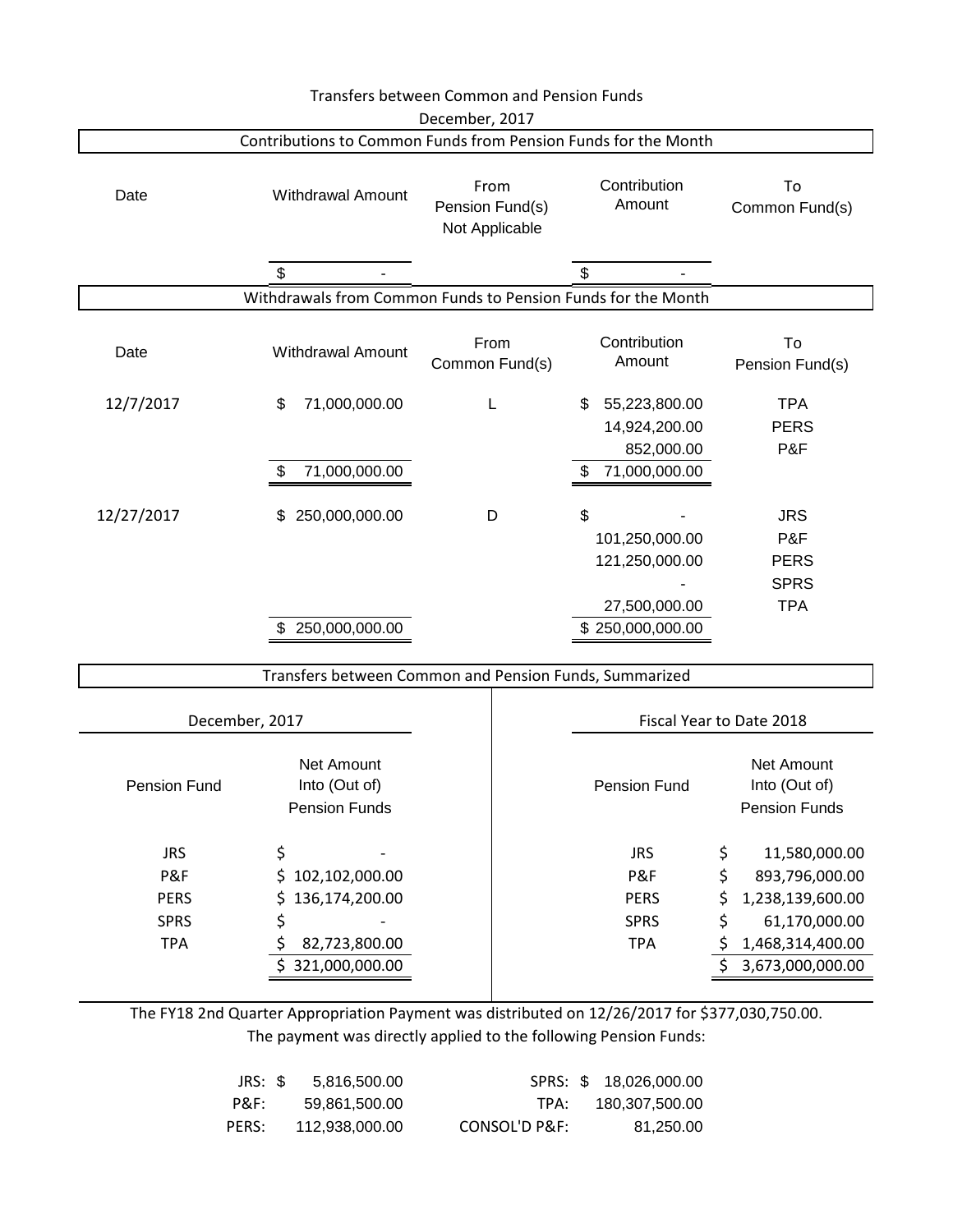*The MSCI data is comprised of a custom index calculated by MSCI for, and as requested by the New Jersey Division of Investment. The MSCI data is for internal use only and may not be redistributed or* used in connection with creating or offering any securities, financial products or indices. Neither MSCI nor any other third party involved in or related to compiling computing or creating the MSCI data (the *"MSCI Parties") makes any express or implied warranties or representations with respect to such data (or the results to be obtained by the use thereof), and the MSCI Parties hereby expressly disclaim all warranties of originality, accuracy, completeness, merchantability or fitness for a particular purpose with respect to such data. Without limiting any of the foregoing, in no event shall any of the MSCI Parties have any liability for any direct, indirect, special, punitive, consequential or any other damages (including lost profits) even if notified of the possibility of such damages.*